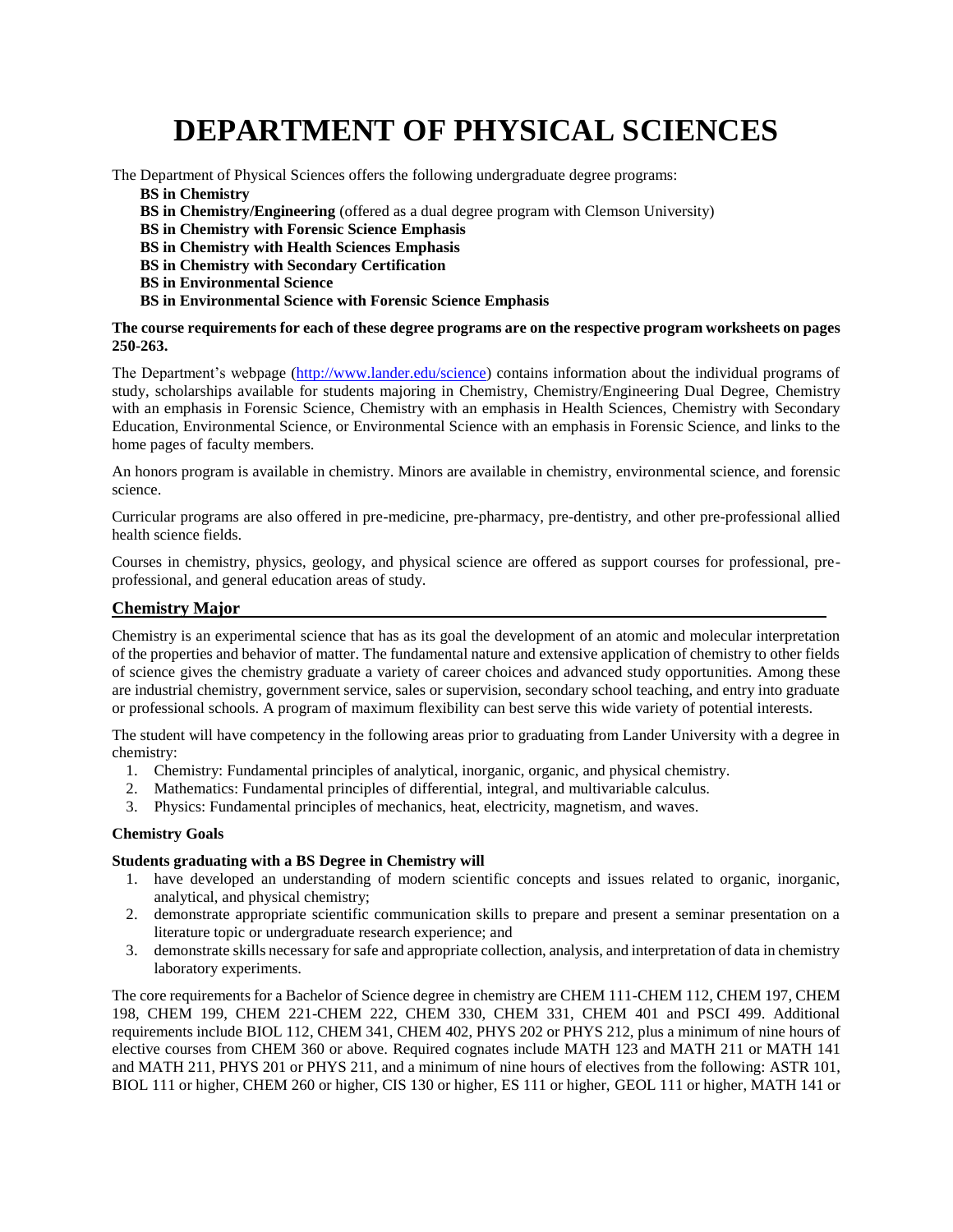higher, PHYS 203, PHYS 314, or PSCI 451. The program features extensive student participation in experimental laboratory work. In many instances, experiments are chosen to coincide with a student's specific needs and interests.

Chemistry courses are normally offered according to the following schedule:

| <b>Every Fall</b> | <b>Every Spring</b> |
|-------------------|---------------------|
| <b>CHEM 111</b>   | <b>CHEM 112</b>     |
| <b>CHEM 221</b>   | <b>CHEM 197</b>     |
| <b>CHEM 260</b>   | <b>CHEM 198</b>     |
| <b>CHEM 330</b>   | <b>CHEM 199</b>     |
| <b>CHEM 401</b>   | <b>CHEM 222</b>     |
| <b>CHEM 420</b>   | <b>CHEM 301</b>     |
|                   | <b>CHEM 331</b>     |
|                   | <b>CHEM 341</b>     |
|                   | <b>CHEM 360</b>     |
|                   | <b>CHEM 402</b>     |
|                   | <b>PSCI 499</b>     |
| Even Year Fall    |                     |

CHEM 311

Other specialized courses may be offered as needed.

#### **Chemistry Honors Program**

A student graduating from Lander University with the Bachelor of Science degree in chemistry may qualify for the "Honors Degree in Chemistry" if the following conditions have been met:

- 1. Upon graduation, the student must have at least a GPA of 3.5 in both overall coursework and chemistry program requirements. There can be no grade below a "C" in any chemistry coursework, including repeated courses.
- 2. In addition to the normal course requirements, the following courses must be taken:
	- Calculus: MATH 141
	- Chemistry elective: CHEM 260 or above
- 3. The student must complete a research project in which:
	- a) The research is of sufficient quality to receive credit in CHEM 409 or CHEM 410;
	- b) The results are submitted for publication in a scientific journal or presentation at a scientific meeting (such as the South Carolina Academy of Science or the Western Carolinas Section of the American Chemical Society);
	- c) The results are presented in seminar format to the science faculty, students, and invited guests; and
	- d) The project may be completed entirely at Lander or initiated off campus during a summer research program.

Transfer students entering this program must have at least a 3.5 GPA overall and in chemistry program requirements from their former institution(s) and must meet the above guidelines.

#### **Chemistry with Secondary Education Certification**

Individuals who want to teach chemistry rather than work in a laboratory will find that this program meets all their needs. Students will have the opportunity to engage with two different types of practitioners (scientists and experienced teachers) over the course of their education. A comprehensive chemistry education and state of the art technology will be introduced in classes such as inorganic, organic, instrumental, and biological chemistries. Classroom management, national science teaching standards, and educational technology will be introduced in education coursework. Students will participate in a series of clinical experiences beginning with observations of local high school classrooms and leading to a semester long student-teaching position as part of the education coursework.

This program adheres to the College of Education teacher disposition and screening requirements; students will be required to achieve all of the benchmarks for the Department of Teacher Education in order to successfully complete the program. State regulations regarding teacher certification may change during pursuit of the Chemical Education degree.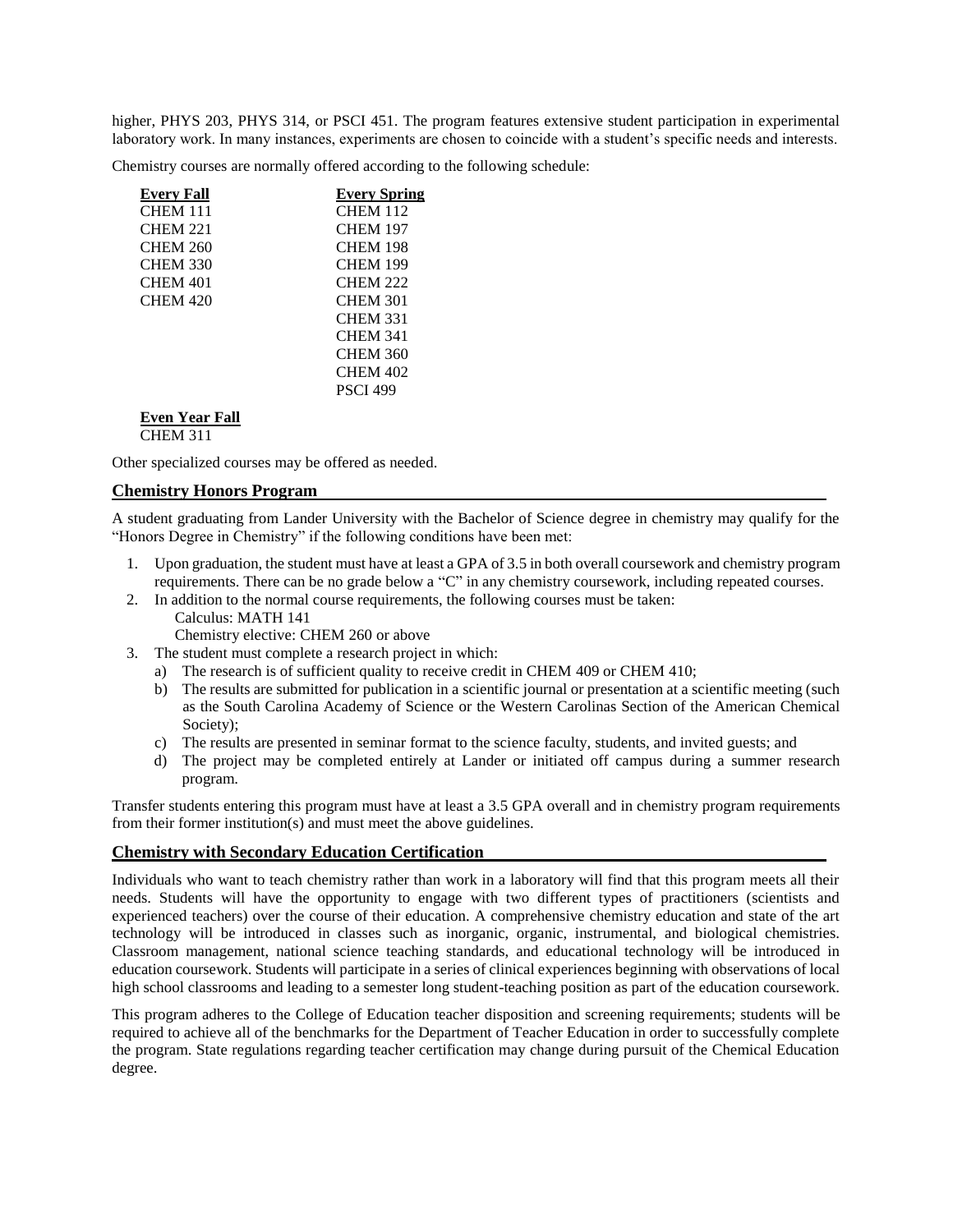In order to ensure that appropriate progress is being made, students majoring in Chemical Education are encouraged to meet with their advisor regularly (at least twice each semester) to stay abreast on any changes in licensure requirements.

#### **Students enrolled in Secondary (History, English, Chemistry, Mathematics) or PK-12 (PE, Art, Music):**

#### **Initial Level (First Year)**

- 1. Participate in initial Advising and Induction.
- 2. Take PRAXIS Core or exempt with 22 ACT or 1100 SAT score.
- 3. Demonstrate professional behaviors and dispositions\* at all times.
- 4. Maintain a 3.0 GPA in all professional courses; achieve a grade of "B" or higher in each field experience; achieve a grade of "C" or higher in all EDUC, ECED, and SPED courses (see catalog for further details, including each department's GPA requirements within the specific content area).

#### **Provisional Level (Second Year)**

- 1. Complete Initial Level requirements.
- 2. Complete a SLED check.
- 3. Demonstrate professional behaviors and dispositions\* at all times.
- 4. Obtain a minimum 2.75 GPA on Lander coursework; maintain a 3.0 GPA in all professional courses; achieve a grade of "B" or higher in each field experience; achieve a grade of "C" or higher in all EDUC, and SPED courses (see catalog for further details, including each department's GPA requirements within the specific content area).
- 5. Pass PRAXIS Core or exempt with 22 ACT or 1100 SAT score.
- Successfully complete an (April) oral interview with Teacher Education faculty.
- 7. Successfully complete other reviews as required by departments in specific content areas.

#### **Formal Level (Third Year)**

- 1. Complete Provisional Level requirements.
- 2. Demonstrate professional behaviors and dispositions\* at all times.
- 3. Obtain a minimum 2.75 GPA on Lander coursework; maintain a 3.0 GPA in all professional courses; achieve a grade of "B" or higher in each field experience; achieve a grade of "C" or higher in all EDUC, and SPED courses (see catalog for further details, including each department's GPA requirements within the specific content area).
- 4. Successfully complete departmental requirements for PRAXIS II.
- 5. Successfully complete other departmental requirements, reviews, projects, or milestones.

### **Candidate Level (Fourth Year)**

- 1. Complete Formal Level requirements.
- 2. Complete FALS requirements before student teaching semester.
- 3. Enter candidacy with formal admission to the teacher education program.
- 4. Demonstrate professional behaviors and dispositions\* at all times.
- 5. Obtain a minimum 2.75 GPA on Lander coursework; maintain a 3.0 GPA in all professional courses; achieve a grade of "B" or higher in each field experience; achieve a grade of "C" or higher in all EDUC, and SPED courses (see catalog for further details, including each department's GPA requirements within the specific content area).
- 6. Successfully complete departmental requirements for PRAXIS II.
- 7. Successfully complete other departmental requirements, reviews, projects, or milestones.

Students not meeting one or more of the requirements will not progress to Candidate Status.

\*In order to ensure the quality of the Teacher Education program, Teacher Candidates who exhibit unacceptable dispositions may be removed from the program. Procedures for candidate removal are outlined within the Department of Teacher Education handbook.

### **Chemistry/Engineering Dual Degree**

Students who wish to combine study in chemistry with further study in chemical engineering may do so under the Clemson University-Lander University Engineering Dual Degree Program. Under this cooperative agreement,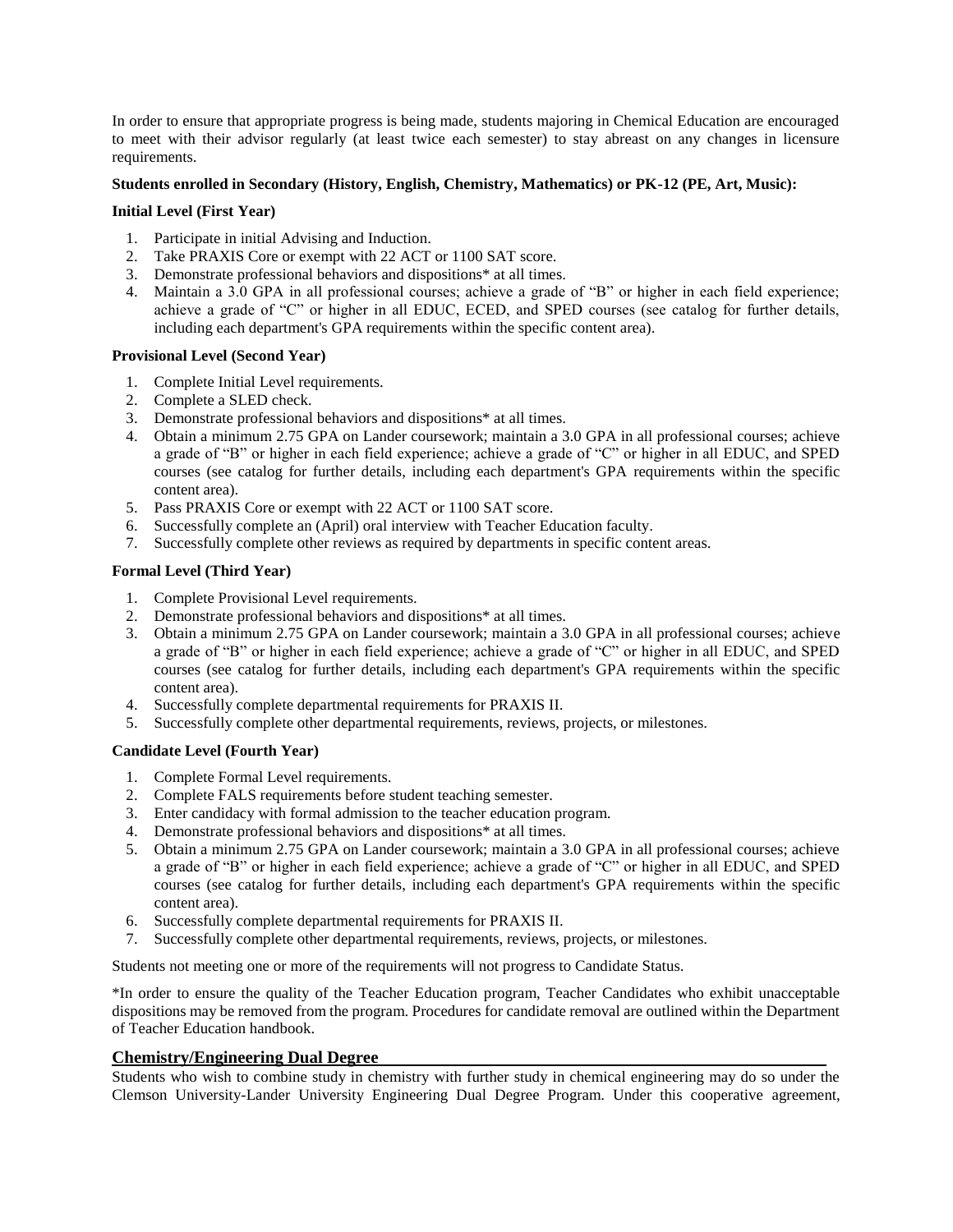students will spend the first two years of their college career at Lander University in a chemistry program of study and the remaining three years at Clemson University in chemical engineering. Summer courses may be required.

A student who completes this five-year program of study will have had the experience of dividing his or her academic career between the liberal arts environment of a small university campus and the engineering climate of a large technically oriented university. This unique combination of study on two differently oriented campuses will provide a student with excellent engineering and chemistry training, complemented by study in the humanities and social sciences. Thus, a graduate from this dual degree program will be well trained to pursue a technical career strongly oriented to problems relevant to today's society.

Students apply to Clemson for admission in their second academic year at Lander. They must be recommended by the Lander faculty. Those students who do not maintain a GPA that would be competitive for entrance to Clemson may not be recommended. A grade of "C" or better is required in all courses transferred to Clemson.

Acceptance into the Clemson engineering program is at the discretion of Clemson University. Clemson recommends that the prospective student attend summer school at Clemson following the sophomore year at Lander.

All dual degree engineering majors will be able to enter Clemson University at a level competitive with students already at that university.

The student will have competency in the following areas prior to leaving for Clemson University:

- 1. Chemistry: Fundamental principles of analytical and organic chemistry.
- 2. Mathematics: Differential, integral, and multivariable calculus, and differential equations.
- 3. Physics: Mechanics, heat, electricity, atomic and nuclear physics, and magnetism.
- 4. Engineering: Engineering problem analysis, material and mass balances on chemical process systems, and engineering case studies.
- 5. Calculator: Proficiency in the use of an advanced scientific calculator.

#### **Chemistry with Forensic Science Emphasis**

Students who pursue the forensic track will be able to obtain their Bachelor of Science degree in Chemistry while focusing on Crime lab applications. Coursework focuses on developing an understanding of how evidence collection and analysis can lead to conclusions about past actions, as well analytical skills that will not destroy trace evidence. Courses such as criminalistics, microscopical methods, and toxicology have been incorporated such that students have the hands-on experience and skills necessary to be competitive in the job market. Students that complete this major will be prepared to seek jobs with local, state, and federal criminalistics labs, as well as with museums and non-profit organizations.

#### **Chemistry with Health Sciences Emphasis**

Chemistry majors interested in pursuing health profession careers, such as pharmacy and medicine, are encouraged to pursue the health sciences emphasis. It is designed to allow students to take those courses, which are pre-requisites for the various health professions, as part of the emphasis. This program offers flexibility in coursework so students are prepared for health-related entrance exams such as the MCAT.

#### **Environmental Science Major**

Environmental science is the study of the myriad interactions between the world and us. As our population continues to grow, as technology advances and our needs and wants increase, our impacts on the world become more widespread and severe, despite improvement in some areas. Environmental impacts, in turn, affect human health and wellbeing.

Environmental challenges are multidisciplinary in nature. That is, in order to understand each environmental challenge sufficiently well to develop effective solutions, we must assemble expertise in several disciplines. It is also important that environmental scientists and decision makers understand the different sciences sufficiently well to communicate with those of other specialties and to appreciate the importance of other disciplines in addressing the challenges.

The environmental science major at Lander University is an interdisciplinary program drawing on courses in biology, chemistry, geology, environmental science, physics, mathematics, political science, and economics designed to meet the demand for workers with expertise in environmental science.

Graduates are qualified for careers with industry, governmental service, environmental consulting firms, and nongovernmental environmental organizations, as well as entry into graduate or professional schools.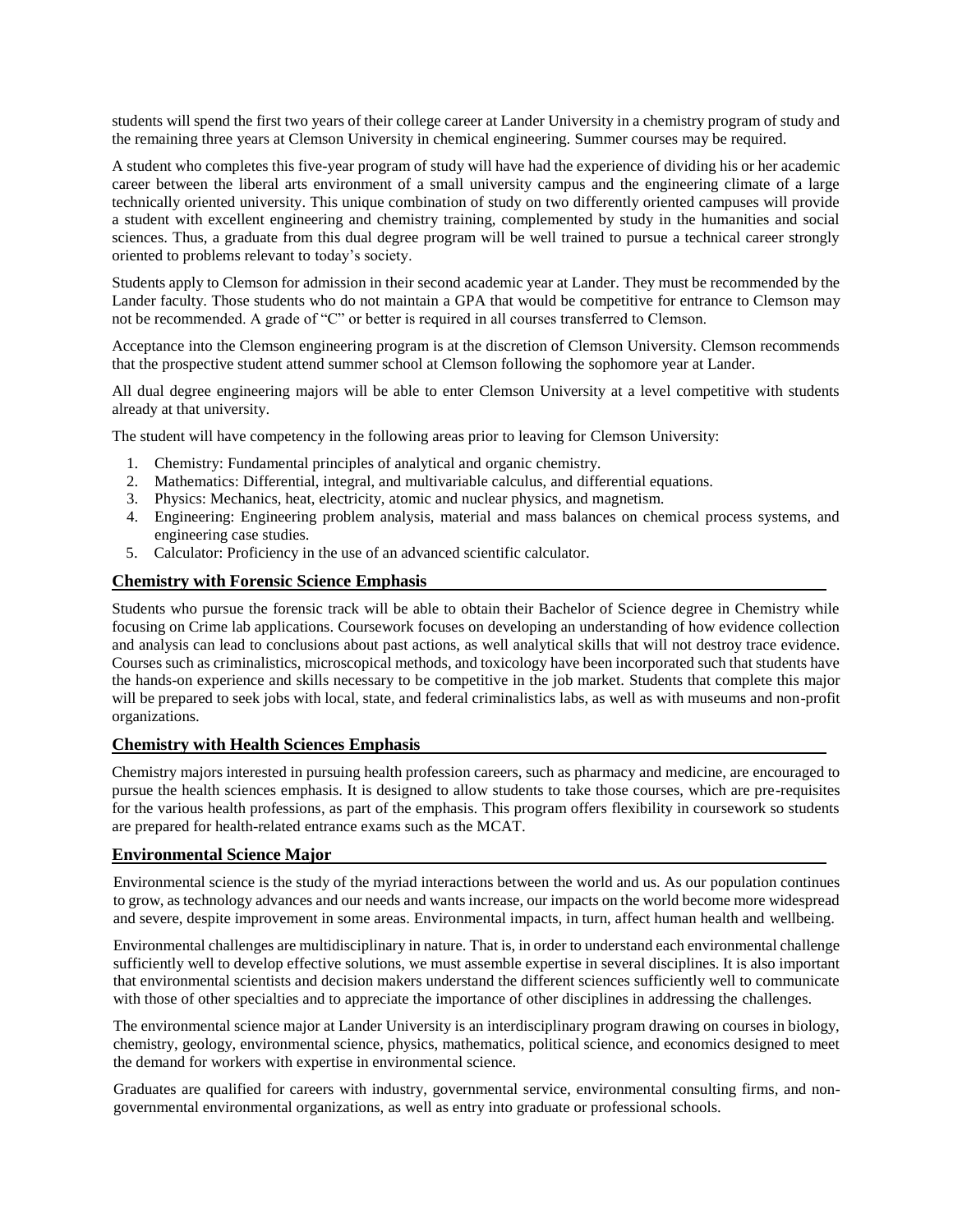The core requirements for a Bachelor of Science degree in environmental science are BIOL 111, BIOL 306, BIOL 415, CHEM 111, CHEM 112, CHEM 221, CHEM 330, CHEM 420, ES 111, ES 301, ES 302, ES 310, ES 407 or ES 490, GEOL 111 or PSCI 112, GEOL 405, and PSCI 499. Also, two major electives from the following courses: BIOL 213, BIOL 303, BIOL 313, BIOL 421, CHEM 222, CHEM 260, CHEM 301, CHEM 331, CHEM 360, or CHEM 381.

The program features extensive student participation in experimental field and laboratory work. Field and lab work are often chosen to accommodate the interests or needs of individual students. It is the student's responsibility to be aware of the schedule of course offerings and to plan carefully so that all requirements for the degree can be completed in the desired time. Major courses, including major electives, are normally offered according to the following schedule.

| <b>Everv Fall Semester</b> | <b>Every Spring Semester</b> |
|----------------------------|------------------------------|
| BIOL 111                   | <b>BIOL 303</b>              |
| <b>BIOL 213</b>            | <b>BIOL 306</b>              |
| <b>BIOL 415</b>            | <b>BIOL 313</b>              |
| <b>BIOL 421</b>            | <b>CHEM 112</b>              |
| <b>CHEM 111</b>            | <b>CHEM 222</b>              |
| <b>CHEM 221</b>            | <b>CHEM 301</b>              |
| <b>CHEM 260</b>            | <b>CHEM 331</b>              |
| <b>CHEM 330</b>            | <b>CHEM 360</b>              |
| <b>CHEM 420</b>            | <b>ES 111</b>                |
| ES 314                     | GEOL 111                     |
| PHYS 201 or PHYS 211       | <b>PSCI 499</b>              |
| <b>PSCI 112</b>            |                              |
| Even Year Fall             | <b>Odd Year Spring</b>       |
| ES 301                     | ES 302                       |
| Odd Year Fall              | <b>Even Year Spring</b>      |
| ES 310                     | <b>GEOL 405</b>              |

Other specialized courses may be offered as needed, including ES 407 or ES 490.

#### **Environmental Science Goals**

The goal of the environmental science program is to train environmental scientists and to produce graduates who are prepared for post-baccalaureate pursuits including graduate or professional schools or employment in the discipline.

#### **Students graduating with a BS Degree in Environmental Science will**

- 1. understand the scientific basis (chemistry, biology, geology, and environmental sciences) for environmental challenges and proposed solutions;
- 2. be able to use the scientific method and associated critical thinking skills to formulate questions, design experiments, and interpret and evaluate data to answer them;
- 3. have developed writing and presentation skills appropriate for students and practitioners in the discipline of environmental science; and
- 4. be able to develop and articulate well-informed and reasoned views on environmental issues that include an understanding of the legal, ethical, social, political, and economic ramifications of environmental problems, policy, and decisions.

#### **Environmental Science with Forensic Science Emphasis**

Lander offers an environmental science major with an emphasis in environmental forensics for students interested in careers with environmental forensics components, such as determining or confirming environmental liability in working for environmental labs, regulatory agencies, industry, consulting firms, law firms and non-governmental organizations. The goal of this emphasis is to allow students to develop strong analytical skills and an understanding of the legal framework for this type of science.

#### **Chemistry Minor**

A minor in chemistry consists of CHEM 111, CHEM 112, CHEM 221, plus a minimum of 6 hours of additional chemistry courses above CHEM 221, of which 3 hours are at the CHEM 260 or above level. (CHEM 381 may not be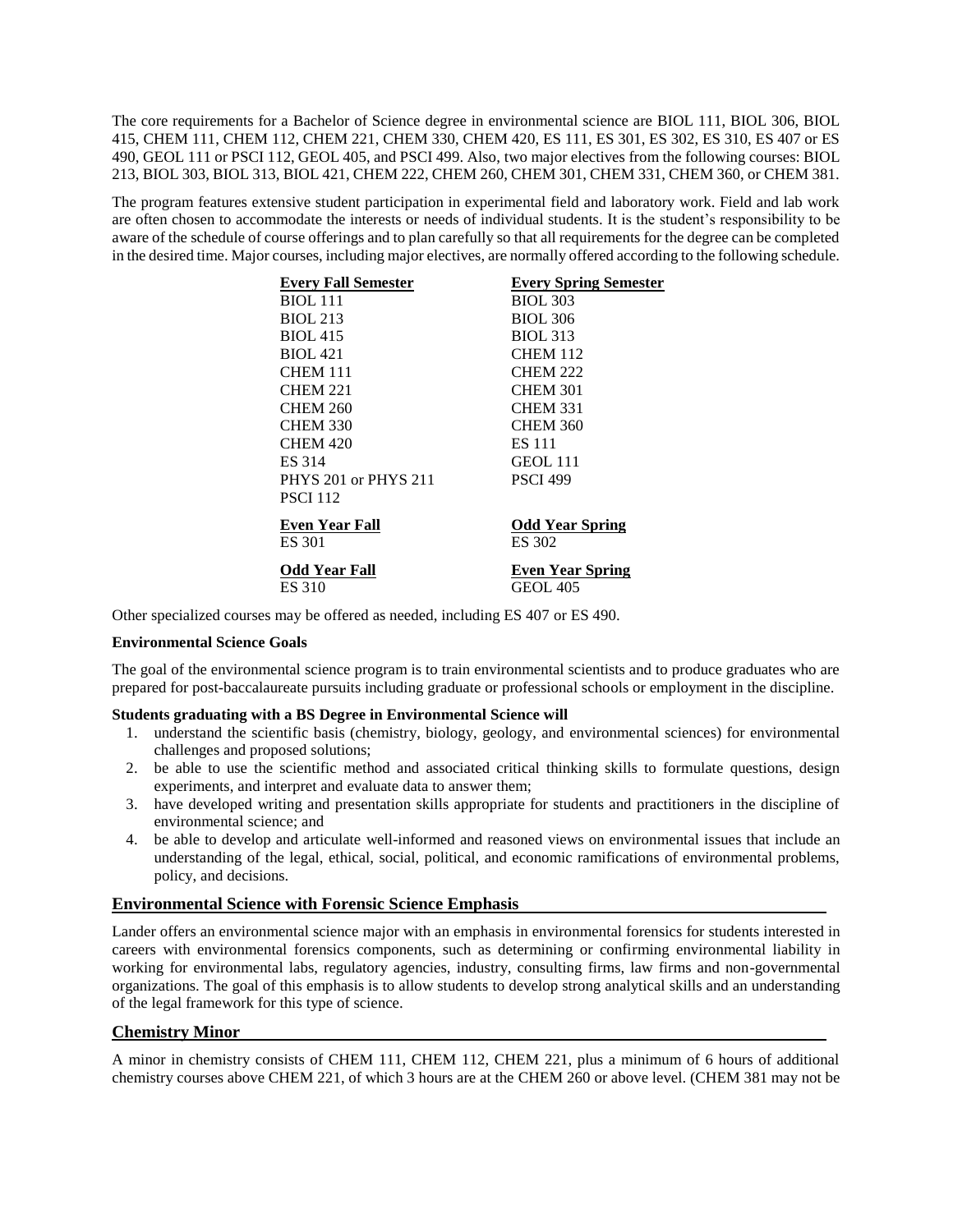used to satisfy the requirements of the chemistry minor.) A grade of "C" or better is required in all chemistry courses taken for the minor.

#### **Environmental Science Minor**

A minor in environmental science consists of BIOL 111, CHEM 111, GEOL 111 or PSCI 112, ES 301, and ES 302. A grade of "C" or better is required in all courses taken for the minor.

#### **Forensic Science Minor**

A minor in forensic science consists of CHEM 101, CHEM 111, CHEM 112, CHEM 221, CHEM 260, CHEM 360, and BIOL 112 for a total of 25 credit hours. A grade of "C" or better is required in all courses taken for the minor.

#### **Pre-Professional Curricula**

Lander University offers curricular programs in the following areas: pre-medicine, pre-dentistry, pre-optometry, preveterinary medicine, pre-pharmacy, pre-physical therapy, and pre-occupational therapy. Because of the nature of the courses required to fulfill the requirements of these programs, most students in these programs major in Chemistry or Biology.

All pharmacy degree programs in the State of South Carolina are now 6-year Pharm. D. programs. As such, they require students to have a minimum of 66 credit hours before applying to pharmacy school.

Although most professional schools have common core curriculum requirements, there are variances. In addition, some schools have regular admission programs, early decision programs, and early admission programs. In the early admission program, the student can be accepted as early as the third semester of undergraduate study. There are variations in the number of hours and courses required by similar programs offered at different institutions. To better serve Lander's students, each program has a designated faculty advisor. As soon as the decision to enter one of the health-related programs is made, the student and his/her advisement records will be turned over to the appropriate health program advisor in the Department of Physical Sciences.

Successful completion of the following Lander courses will allow a student to apply to pharmacy programs at the Medical University of South Carolina, the University of South Carolina, and Presbyterian College:

| <b>Courses</b>                     | <b>Hours</b>   |
|------------------------------------|----------------|
| CHEM 111-112                       | 8              |
| BIOL 111-112                       | 8              |
| MATH 123 or 141                    | 3 or 4         |
| ENGL 101-102                       | 6              |
| MATH 211                           | 3              |
| CHEM 221-222                       | 8              |
| ECON 201 or ECON 202               | 3              |
| PHYS 201-202 or 211-212            | 8              |
| <b>SPCH 101</b>                    | 3              |
| BIOL 202                           | $\overline{4}$ |
| BIOL 203 or 311                    | 4              |
| BIOL 204 or 421                    | 4              |
| HISTORY                            | 3              |
| <b>FINE ARTS</b>                   | 3              |
| PSYC                               | 3              |
| <b>SOCIAL SCIENCE ELECTIVES</b>    |                |
| (including psychology and history) | 9              |

Successful completion of the following Lander courses will prepare students to score well on the MCAT and will make the students very competitive once admitted to a school of medicine. The prerequisites for medical school include:

| Courses      | <b>Hours</b> |
|--------------|--------------|
| CHEM 111-112 | x            |
| BIOL 111-112 | x            |
| MATH         | 6            |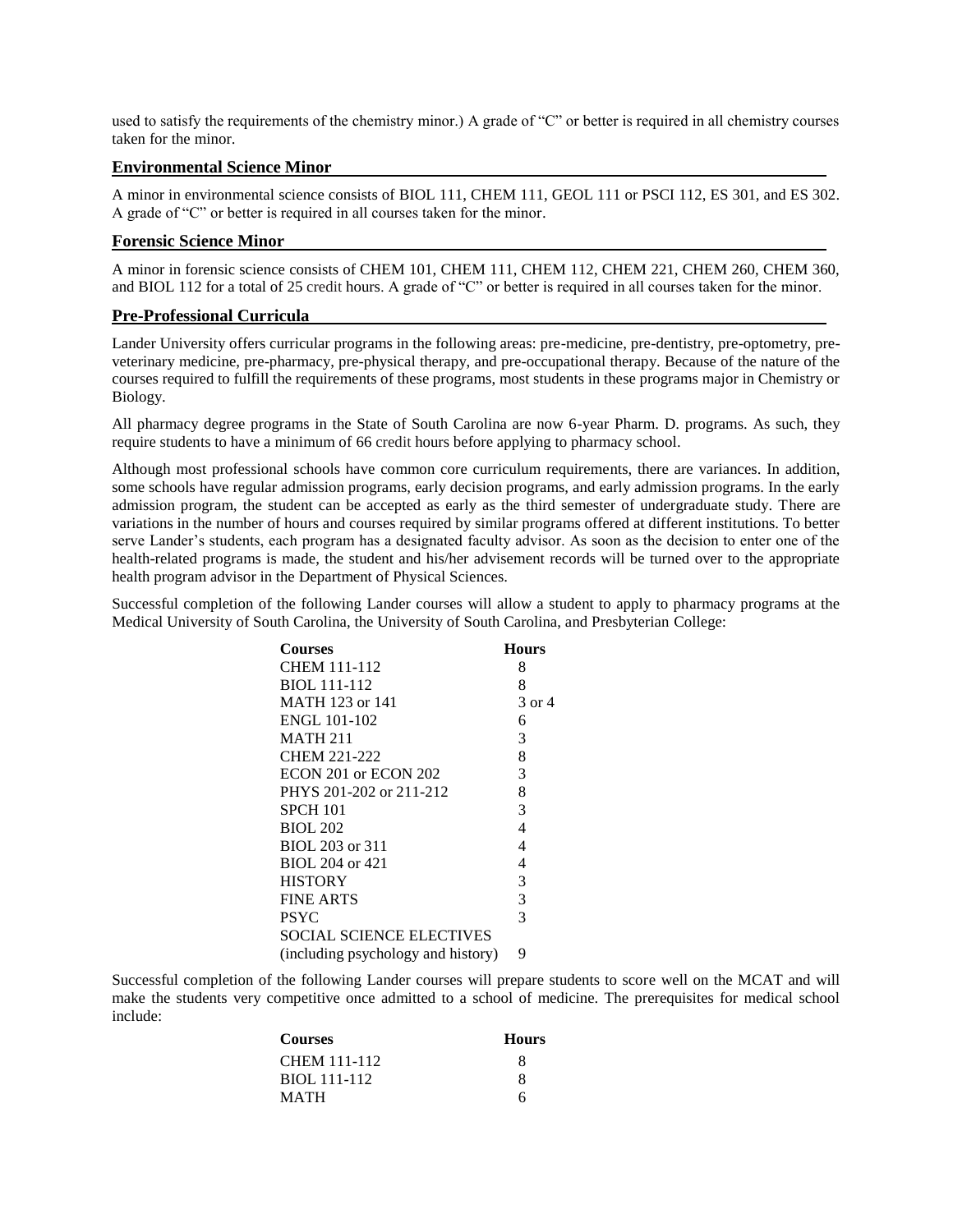| CHEM 221-222            | x |
|-------------------------|---|
| PHYS 201-202 or 211-212 | x |
| ENGL 101-102            | 6 |
| PSYC 101                | 3 |
| SOCI 101                | 3 |

Other science courses are recommended in order to better prepare the student.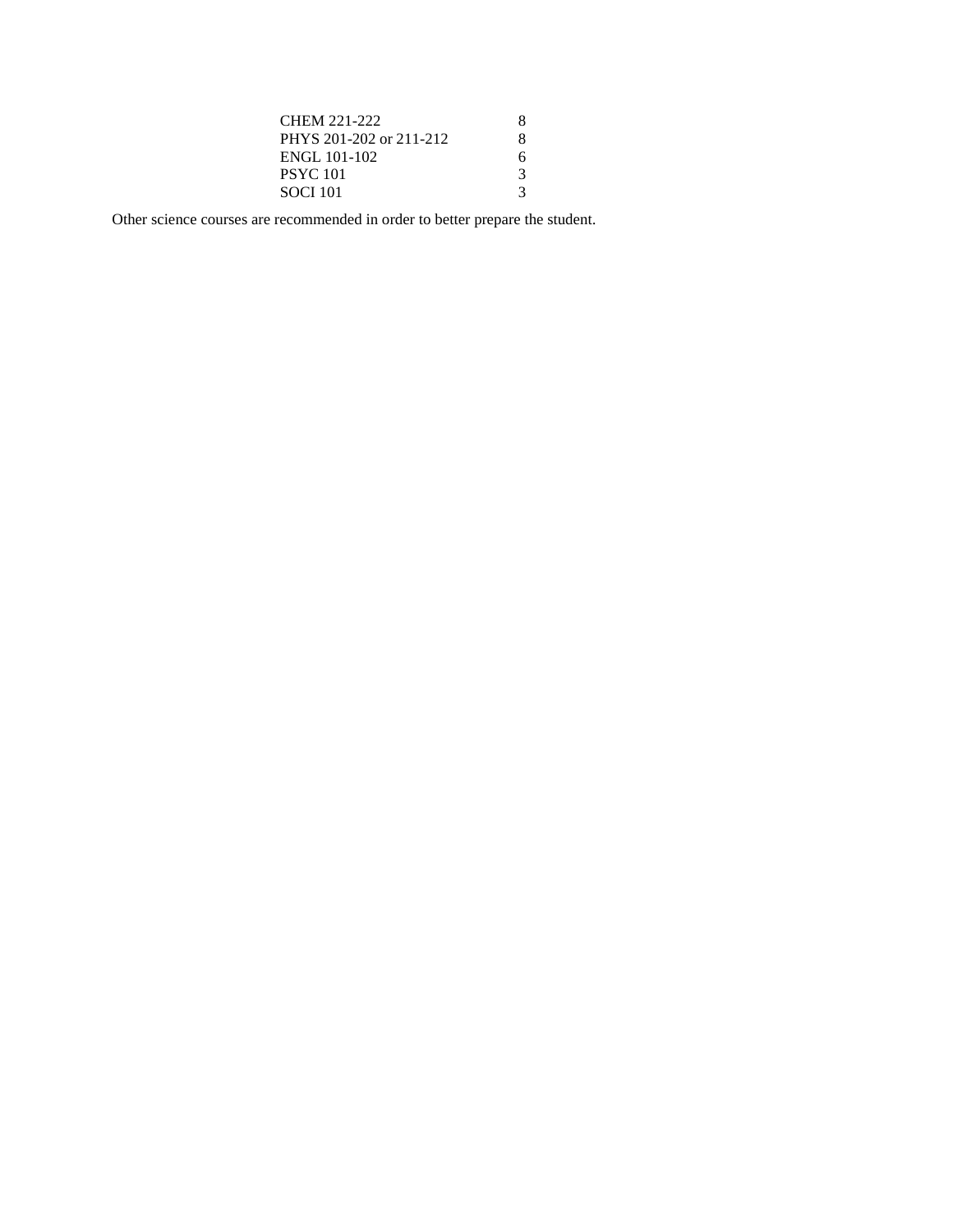# **DEGREE: BACHELOR OF SCIENCE<br>MAJOR: CHEMISTRY CHEMISTRY**

|    |                                                                                                                                                                                                                                                                                                                           | Credit Hours                                    |
|----|---------------------------------------------------------------------------------------------------------------------------------------------------------------------------------------------------------------------------------------------------------------------------------------------------------------------------|-------------------------------------------------|
|    | UNIVERSITY REQUIREMENT                                                                                                                                                                                                                                                                                                    |                                                 |
|    | FALS 101: Fine Arts and Lecture Series                                                                                                                                                                                                                                                                                    | $\overline{0}$                                  |
|    | <b>GENERAL EDUCATION REQUIREMENTS</b><br>(For approved courses, see the General Education: www.lander.edu/gen-ed.)                                                                                                                                                                                                        |                                                 |
|    | A. Core Skills (9 hours)<br>ENGL 101: Writing and Inquiry I<br>ENGL 102: Writing and Inquiry II<br>MATH 123: Calculus and its Applications<br>or MATH 141: Single Variable Calculus I                                                                                                                                     | 3<br>3<br>3                                     |
| В. | <b>Humanities and Fine Arts</b><br>(6 hours selected from 2 different disciplines)                                                                                                                                                                                                                                        | 6                                               |
|    | C. Behavioral and Social Perspectives<br>(6 hours selected from 2 different disciplines)                                                                                                                                                                                                                                  | 6                                               |
|    | D. Scientific and Mathematical Reasoning<br>(7 hours selected from 2 different disciplines, 1 lab science required)<br><b>MATH 211: Introduction to Statistical Methods I</b><br>PHYS 201: Introductory Physics I or PHYS 211: General Physics I                                                                          | 3<br>4                                          |
|    | E. Founding Documents of the United States<br>HIST 111: United States History to 1877<br>or POLS 101: American National Government                                                                                                                                                                                        | 3                                               |
| F. | <b>World Cultures</b>                                                                                                                                                                                                                                                                                                     | 3                                               |
| G. | <b>LINK 101</b> : Leadership, Involvement, Networking and Knowledge                                                                                                                                                                                                                                                       | 1                                               |
|    | LINK 101 is required of all new transfer students who have earned less than<br>24 credit hours of college-level work and all first-time freshmen.                                                                                                                                                                         |                                                 |
|    | TOTAL GENERAL EDUCATION REQUIREMENTS                                                                                                                                                                                                                                                                                      | 35                                              |
|    | If all of the General Education requirements are met and/or waived, and the<br>credit hours do not add up to at least 30, the General Education requirements<br>are not complete. If below 30, additional General Education courses from any<br>category must be taken until the total hours add up to at least 30 hours. |                                                 |
|    | <b>MAJOR PROGRAM CORE REQUIREMENTS</b>                                                                                                                                                                                                                                                                                    |                                                 |
|    | CHEM 111: General Chemistry I<br>CHEM 112: General Chemistry II<br>CHEM 221: Organic Chemistry I<br>CHEM 331: Chemical Instrumentation<br>CHEM 401: Physical Chemistry I                                                                                                                                                  | 4<br>4<br>$\overline{4}$<br>$\overline{4}$<br>4 |
|    | <b>MAJOR PROGRAM ADDITIONAL REQUIREMENTS</b>                                                                                                                                                                                                                                                                              |                                                 |
|    | BIOL 112: Principles of Biology II<br>CHEM 197: Scientific Communications I<br><b>CHEM 198: Scientific Communications II</b><br><b>CHEM 199: Scientific Communications III</b><br>CHEM 222: Organic Chemistry II<br>CHEM 260: Microscopical Methods or above (except CHEM 381)                                            | 4<br>1<br>1<br>1<br>4<br>$3 - 4$                |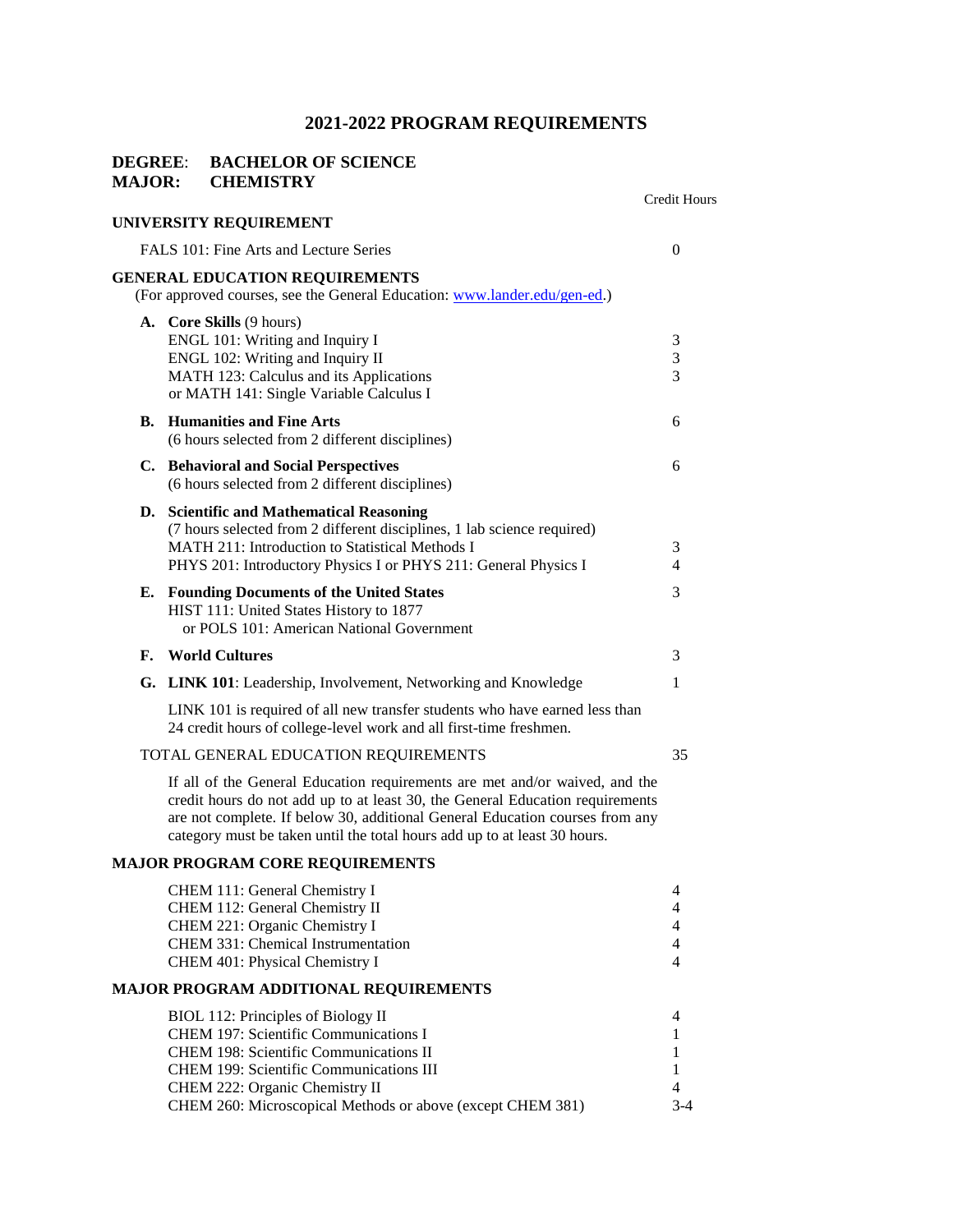| CHEM 260: Microscopical Methods or above (except CHEM 381)   | $3-4$          |
|--------------------------------------------------------------|----------------|
| CHEM 260: Microscopical Methods or above (except CHEM 381)   | $3-4$          |
| CHEM 330: Analytical Chemistry                               | 5              |
| CHEM 341: Inorganic Chemistry                                | 4              |
| CHEM 402: Physical Chemistry II                              | 4              |
| PHYS 202: Introductory Physics II or 212: General Physics II | $\overline{4}$ |
| PSCI 499: Senior Seminar                                     | 3              |
| Choose <b>three</b> of the following:                        | $9-12$         |
| ASTR 101: Introduction to Astronomy or higher                |                |
| BIOL 111: Principles of Biology I or higher                  |                |
| CHEM 260: Microscopical Methods or higher                    |                |
| CIS 130: Problem Solving and Programming Methods or higher   |                |
| ES 111: Environmental Sustainability or higher               |                |
| GEOL 111: Physical Geology or higher                         |                |
| MATH 141: Single Variable Calculus I or higher               |                |
| PHYS 203: Electronics                                        |                |
| PHYS 314: Fluids and Heat Transfer                           |                |
| PSCI 451: Science Pedagogy                                   |                |
| TOTAL MAJOR PROGRAM REQUIREMENTS                             | 69-75          |
| <b>ADDITIONAL ELECTIVES</b>                                  | $10-16$        |
| <b>TOTAL FOR BS DEGREE</b>                                   | 120            |

Coursework must include at least 30 hours earned in 300 or above level courses, of which 12 hours must be in the major.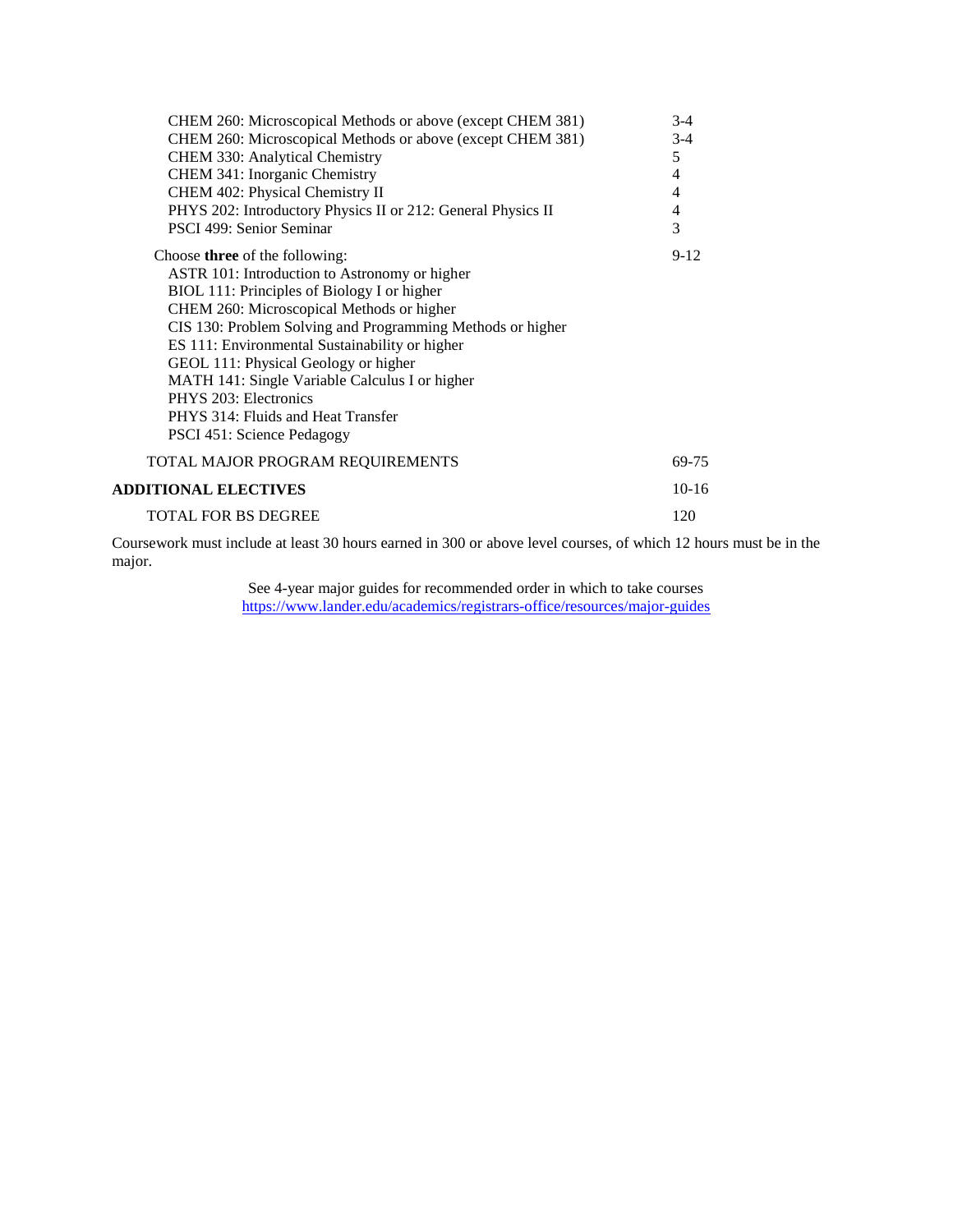# **DEGREE: BACHELOR OF SCIENCE MAJOR: CHEMISTRY EMPHASIS: DUAL ENGINEERING**

|    |                                                                                                                                                                                                                                                                                                                           | <b>Credit Hours</b> |
|----|---------------------------------------------------------------------------------------------------------------------------------------------------------------------------------------------------------------------------------------------------------------------------------------------------------------------------|---------------------|
|    | UNIVERSITY REQUIREMENT                                                                                                                                                                                                                                                                                                    |                     |
|    | FALS 101: Fine Arts and Lecture Series                                                                                                                                                                                                                                                                                    | $\boldsymbol{0}$    |
|    | <b>GENERAL EDUCATION REQUIREMENTS</b><br>(For approved courses, see the General Education: www.lander.edu/gen-ed.)                                                                                                                                                                                                        |                     |
|    | A. Core Skills (9 hours)<br>ENGL 101: Writing and Inquiry I<br>ENGL 102: Writing and Inquiry II<br>MATH 141: Single Variable Calculus I                                                                                                                                                                                   | 3<br>3<br>4         |
| В. | <b>Humanities and Fine Arts</b><br>(6 hours selected from 2 different disciplines)<br>ART 101: Introduction to Art<br>or MUSI 101: Introduction to Music<br>or ENGL 200-level<br>Humanities and Fine Arts (Taken at Clemson)                                                                                              | 3<br>3              |
|    | C. Behavioral and Social Perspectives<br>(6 hours selected from 2 different disciplines)<br>ECON 101: Economics in Society<br>or POLS 103: Introduction to World Politics<br>or PSYC 101: General Psychology<br>Behavioral and Social Perspectives (Taken at Clemson)                                                     | 3<br>3              |
| D. | <b>Scientific and Mathematical Reasoning</b><br>(7 hours selected from 2 different disciplines, 1 lab science required)<br>MATH 142: Single Variable Calculus II<br>PHYS 211: General Physics I                                                                                                                           | 4<br>$\overline{4}$ |
| Е. | <b>Founding Documents of the United States</b><br>HIST 111: United States History to 1877<br>or POLS 101: American National Government<br>(Taken at Clemson as HIST 1010 or POSC 101)                                                                                                                                     | 3                   |
| F. | <b>World Cultures</b><br>ES 314: Cultural Perspectives of Global Climate Change                                                                                                                                                                                                                                           | 3                   |
|    | G. LINK 101: Leadership, Involvement, Networking and Knowledge                                                                                                                                                                                                                                                            | 1                   |
|    | LINK 101 is required of all new transfer students who have earned less than<br>24 credit hours of college-level work and all first-time freshmen.                                                                                                                                                                         |                     |
|    | TOTAL GENERAL EDUCATION REQUIREMENTS                                                                                                                                                                                                                                                                                      | 37                  |
|    | If all of the General Education requirements are met and/or waived, and the<br>credit hours do not add up to at least 30, the General Education requirements<br>are not complete. If below 30, additional General Education courses from any<br>category must be taken until the total hours add up to at least 30 hours. |                     |

# **MAJOR PROGRAM CORE REQUIREMENTS**

| CHEM 111: General Chemistry I  |  |
|--------------------------------|--|
| CHEM 112: General Chemistry II |  |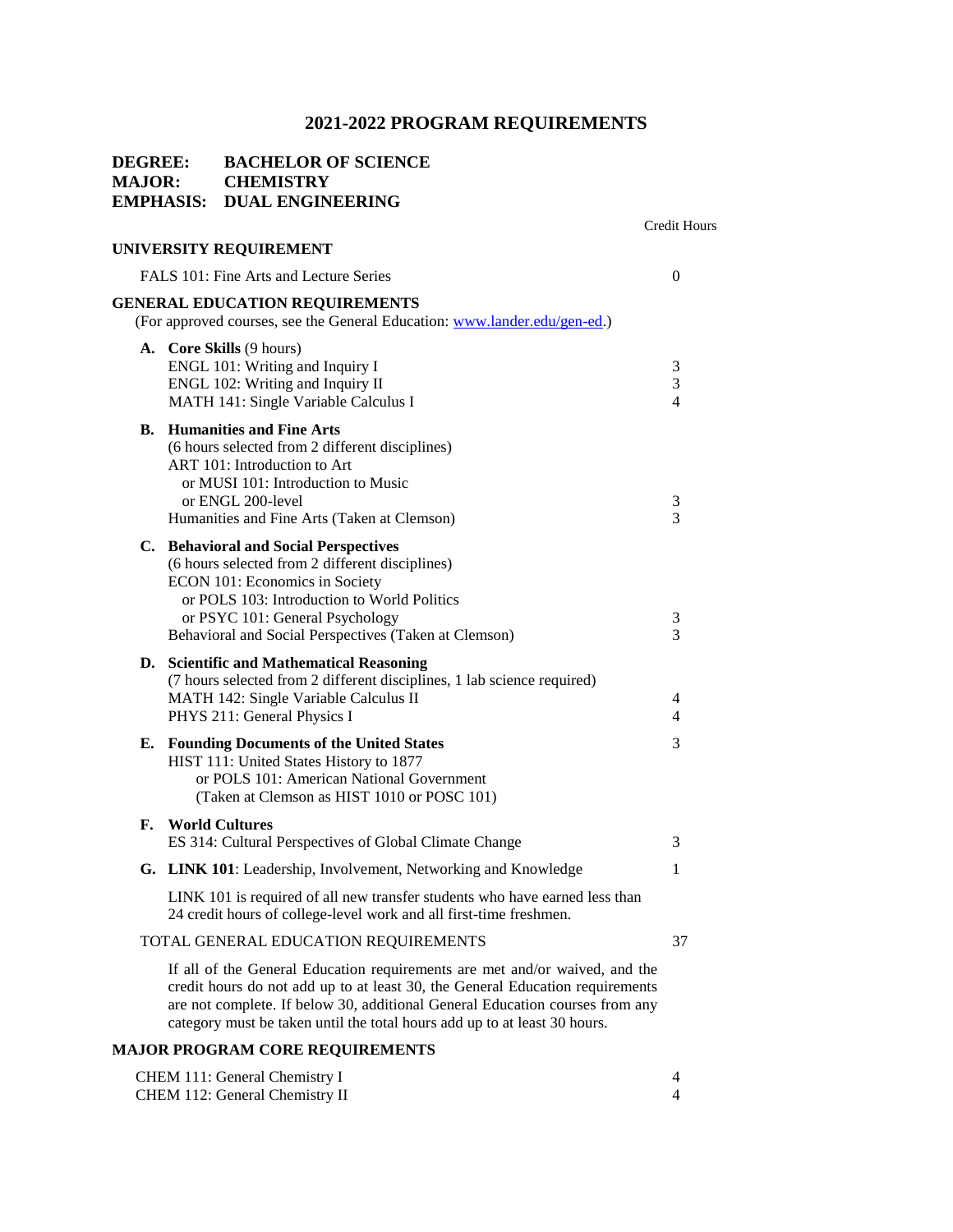| 4                        |
|--------------------------|
| 4                        |
| 4                        |
|                          |
| 1                        |
|                          |
| 1                        |
| 4                        |
| 5                        |
| $\overline{\mathcal{L}}$ |
| 3                        |
| 4                        |
| $\overline{\mathcal{L}}$ |
| 3                        |
| 4                        |
| 4                        |
| 4                        |
| 4                        |
| 3                        |
|                          |
| 14                       |
| 120                      |
|                          |

Upon completion of the 2nd year at Lander, students will have completed 78 credit hours of coursework. However, students will have only completed 28 of the 37 hours of General Education requirements. In addition to transferring back the needed general education credits, students will also have to complete and transfer back: CHE 2110, CHE 2300, CHE 2200, CHE 3390, CHE 3320, CHE 3400, CHE 4430, CHE 4440. Furthermore, students must complete the Clemson degree requirements for a BS in chemical engineering to obtain the BS degree in chemistry from Lander. This option is available ONLY to students who pursue a degree in CHEMICAL Engineering at Clemson.

Coursework must include at least 30 hours earned in 300 or above level courses, of which 12 hours must be in the major.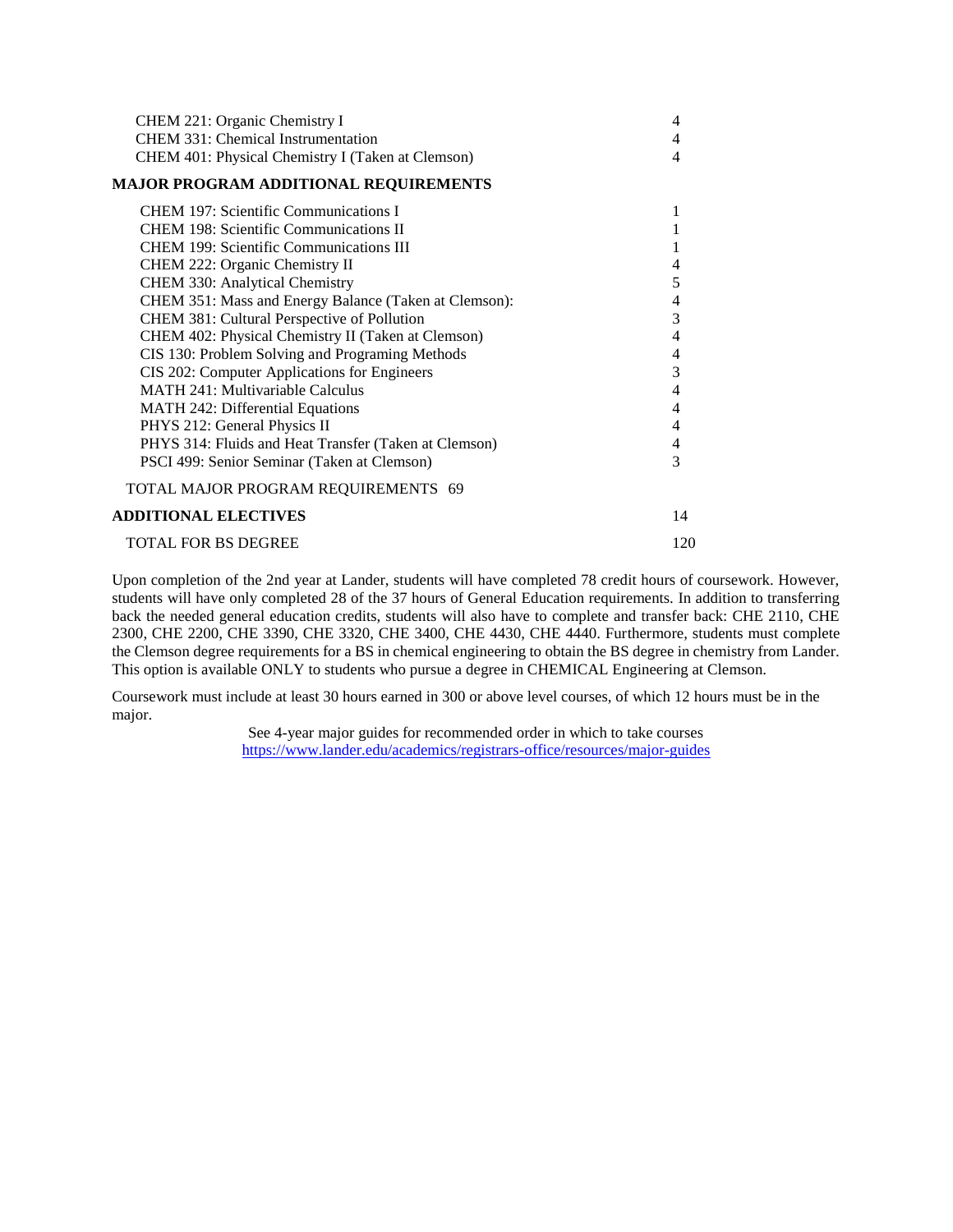Credit Hours

# **DEGREE**: **BACHELOR OF SCIENCE MAJOR: CHEMISTRY EMPHASIS: FORENSIC SCIENCE**

| UNIVERSITY REQUIREMENT                     |                                                                                                                                                                                                                                                                                                                           |                       |  |
|--------------------------------------------|---------------------------------------------------------------------------------------------------------------------------------------------------------------------------------------------------------------------------------------------------------------------------------------------------------------------------|-----------------------|--|
|                                            | FALS 101: Fine Arts and Lecture Series                                                                                                                                                                                                                                                                                    | $\theta$              |  |
|                                            | <b>GENERAL EDUCATION REQUIREMENTS</b><br>(For approved courses, see the General Education: www.lander.edu/gen-ed.)                                                                                                                                                                                                        |                       |  |
|                                            | A. Core Skills (9 hours)<br>ENGL 101: Writing and Inquiry I<br>ENGL 102: Writing and Inquiry II<br>MATH 123: Calculus and its Applications                                                                                                                                                                                | 3<br>3<br>3           |  |
| В.                                         | <b>Humanities and Fine Arts</b><br>(6 hours selected from 2 different disciplines)                                                                                                                                                                                                                                        | 6                     |  |
|                                            | C. Behavioral and Social Perspectives<br>(6 hours selected from 2 different disciplines)<br>PSYC 101: General Psychology<br>Elective                                                                                                                                                                                      | 3<br>3                |  |
|                                            | D. Scientific and Mathematical Reasoning<br>(7 hours selected from 2 different disciplines, 1 lab science required)<br>MATH 211: Introduction to Statistical Methods I<br>PHYS 201: Introductory Physics I or PHYS 211: General Physics I                                                                                 | 3<br>4                |  |
| Е.                                         | <b>Founding Documents of the United States</b><br>HIST 111: United States History to 1877<br>or POLS 101: American National Government                                                                                                                                                                                    | 3                     |  |
| F.                                         | <b>World Cultures</b>                                                                                                                                                                                                                                                                                                     | 3                     |  |
|                                            | G. LINK 101: Leadership, Involvement, Networking and Knowledge                                                                                                                                                                                                                                                            | 1                     |  |
|                                            | LINK 101 is required of all new transfer students who have earned less than<br>24 credit hours of college-level work and all first-time freshmen.                                                                                                                                                                         |                       |  |
|                                            | TOTAL GENERAL EDUCATION REQUIREMENTS                                                                                                                                                                                                                                                                                      | 35                    |  |
|                                            | If all of the General Education requirements are met and/or waived, and the credit<br>hours do not add up to at least 30, the General Education requirements are not<br>complete. If below 30, additional General Education courses from any category<br>must be taken until the total hours add up to at least 30 hours. |                       |  |
|                                            | <b>MAJOR PROGRAM CORE REQUIREMENTS</b>                                                                                                                                                                                                                                                                                    |                       |  |
|                                            | CHEM 111: General Chemistry I<br>CHEM 112: General Chemistry II<br>CHEM 221: Organic Chemistry I<br><b>CHEM 331: Chemical Instrumentation</b><br>CHEM 401: Physical Chemistry I                                                                                                                                           | 4<br>4<br>4<br>4<br>4 |  |
| <b>MAJOR PROGRAM EMPHASIS REQUIREMENTS</b> |                                                                                                                                                                                                                                                                                                                           |                       |  |

| BIOL 112: Principles of Biology II       |  |
|------------------------------------------|--|
| <b>BIOL</b> 403: Molecular Genetics      |  |
| CHEM 101: Introduction to Criminalistics |  |
| CHEM 197: Scientific Communications I    |  |
|                                          |  |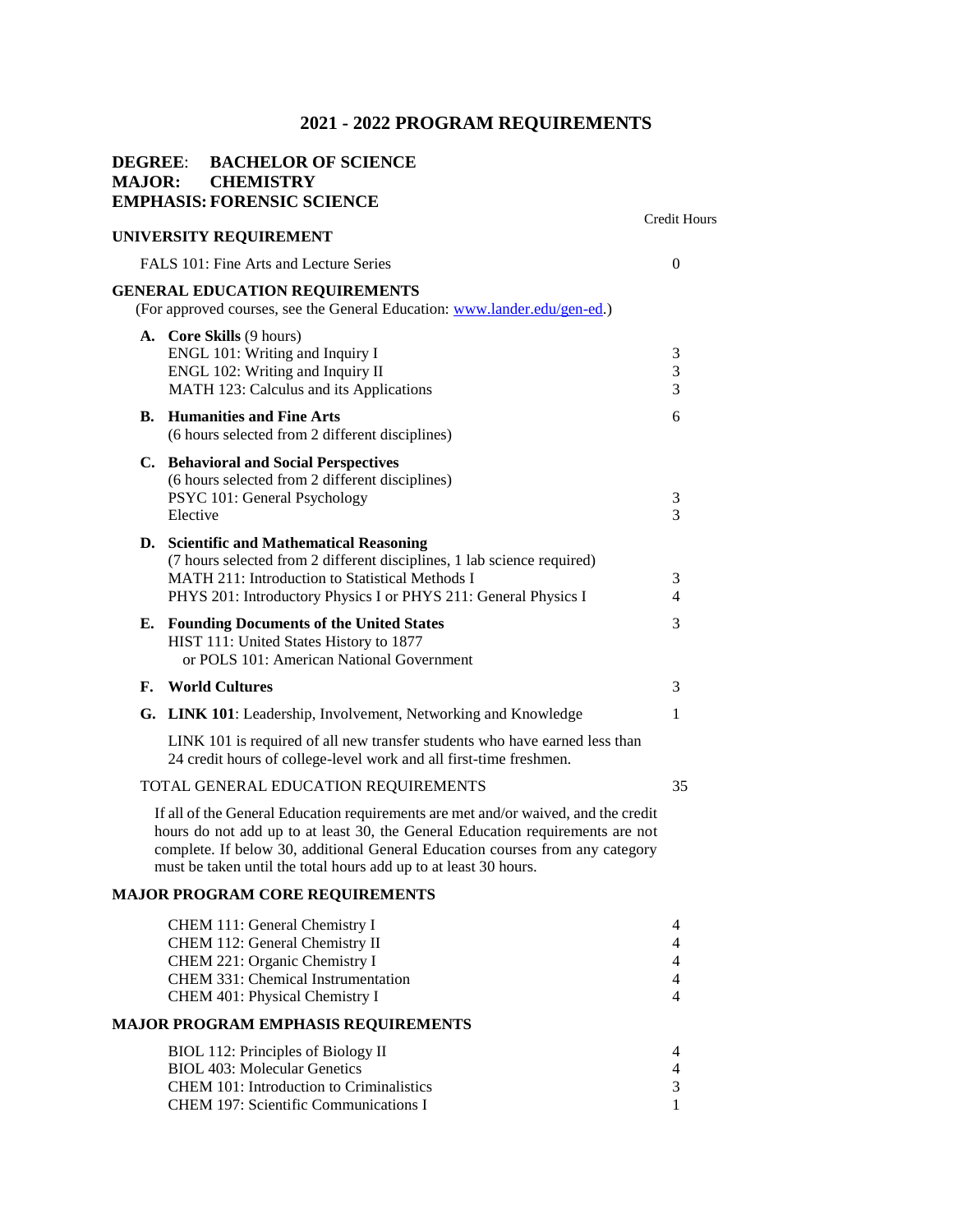| <b>CHEM 198: Scientific Communications II</b>                                                       |               |
|-----------------------------------------------------------------------------------------------------|---------------|
| <b>CHEM 199: Scientific Communications III</b>                                                      |               |
| CHEM 222: Organic Chemistry II                                                                      | 4             |
| CHEM 260: Microscopical Methods                                                                     | 3             |
| CHEM 301: Biochemistry                                                                              | 3             |
| CHEM 330: Analytical Chemistry                                                                      | $\frac{5}{3}$ |
| CHEM 360: Toxicology                                                                                |               |
| PSCI 499: Senior Seminar                                                                            | 3             |
| Choose <b>three</b> of the following:                                                               | $9 - 12$      |
| BIOL 421: General Microbiology or higher                                                            |               |
| CHEM 311: Intermediate Organic Chemistry or higher                                                  |               |
| CIS 130: Problem Solving or higher                                                                  |               |
| CRIM 101: Introduction to Criminology or higher                                                     |               |
| GEOL 111: Physical Geology or higher                                                                |               |
| POLS 217: Introduction to Public Administration or higher                                           |               |
| PSYC 251: Abnormal Psychology                                                                       |               |
| PSYC 304: Biological Basis of Behavior                                                              |               |
| TOTAL MAJOR PROGRAM REQUIREMENTS                                                                    | 64-67         |
| <b>ADDITIONAL ELECTIVES</b>                                                                         | $18-21$       |
| Up to 4 credit hours may need to be 300-level or above.<br>The remaining hours may be at any level. |               |
| <b>TOTAL FOR BS DEGREE</b>                                                                          | 120           |

Coursework must include at least 30 hours earned in 300 or above level courses, of which 12 hours must be in the major.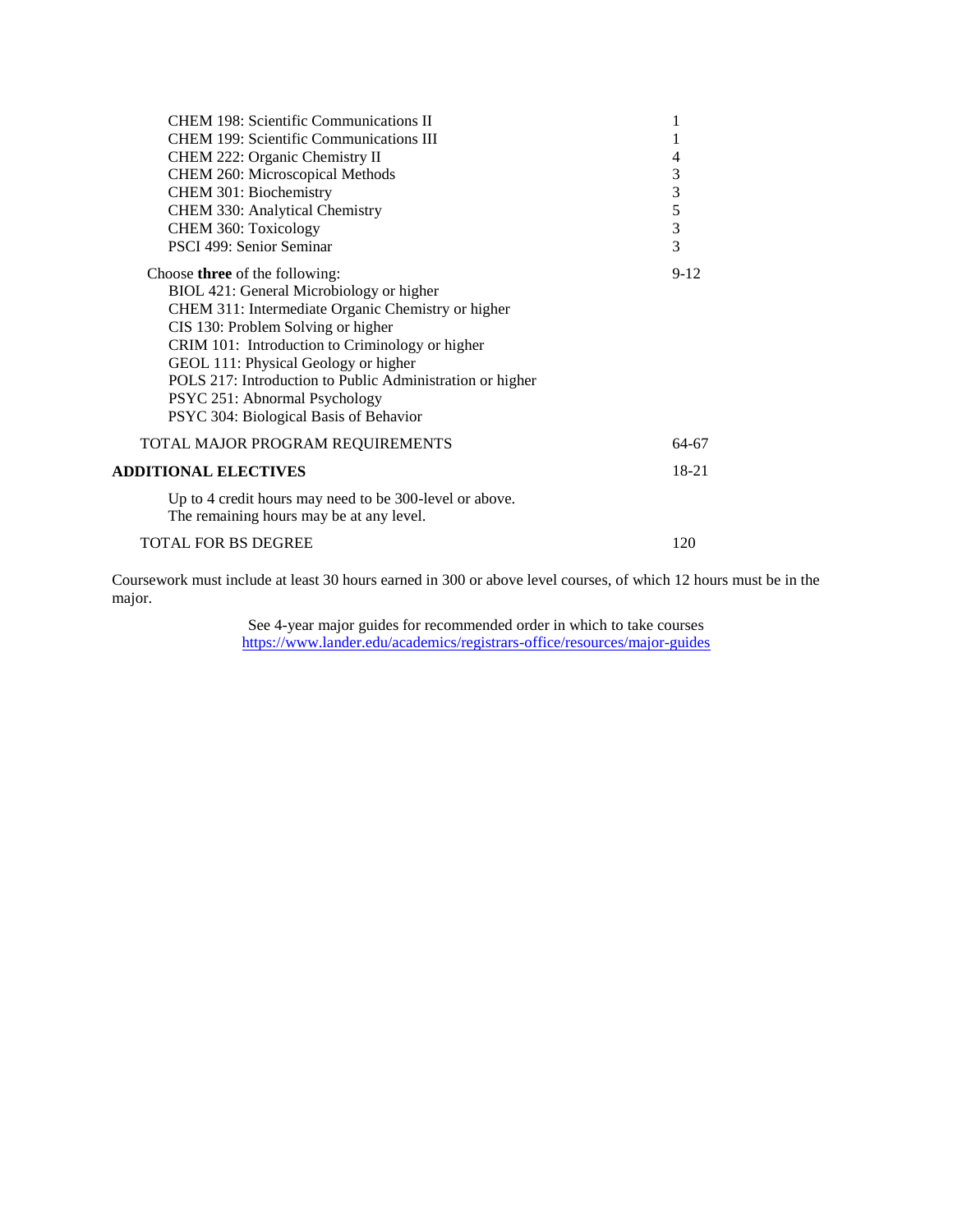## **DEGREE**: **BACHELOR OF SCIENCE MAJOR: CHEMISTRY EMPHASIS: HEALTH SCIENCES**

### **UNIVERSITY REQUIREMENT**

Credit Hours

| FALS 101: Fine Arts and Lecture Series |                                                                                                                                                                                                                                                                                                                           |                                                         |
|----------------------------------------|---------------------------------------------------------------------------------------------------------------------------------------------------------------------------------------------------------------------------------------------------------------------------------------------------------------------------|---------------------------------------------------------|
|                                        | <b>GENERAL EDUCATION REQUIREMENTS</b>                                                                                                                                                                                                                                                                                     |                                                         |
|                                        | (For approved courses, see the General Education: www.lander.edu/gen-ed.)                                                                                                                                                                                                                                                 |                                                         |
|                                        | A. Core Skills (9 hours)<br>ENGL 101: Writing and Inquiry I<br>ENGL 102: Writing and Inquiry II<br>MATH 123: Calculus and its Applications                                                                                                                                                                                | 3<br>3<br>3                                             |
|                                        | <b>B.</b> Humanities and Fine Arts<br>(6 hours selected from 2 different disciplines)                                                                                                                                                                                                                                     | 6                                                       |
|                                        | C. Behavioral and Social Perspectives<br>(6 hours selected from 2 different disciplines)<br>PSYC 101: General Psychology<br>SOCI 101: Introduction to Sociology                                                                                                                                                           | 3<br>3                                                  |
|                                        | D. Scientific and Mathematical Reasoning<br>(7 hours selected from 2 different disciplines, 1 lab science required)<br><b>MATH 211: Introduction to Statistical Methods I</b><br>PHYS 201: Introductory Physics I or PHYS 211: General Physics I                                                                          | 3<br>$\overline{4}$                                     |
|                                        | <b>E.</b> Founding Documents of the United States<br>HIST 111: United States History to 1877<br>or POLS 101: American National Government                                                                                                                                                                                 | 3                                                       |
|                                        | <b>F.</b> World Cultures                                                                                                                                                                                                                                                                                                  | 3                                                       |
|                                        | G. LINK 101: Leadership, Involvement, Networking and Knowledge                                                                                                                                                                                                                                                            | $\mathbf{1}$                                            |
|                                        | LINK 101 is required of all new transfer students who have earned less than<br>24 credit hours of college-level work and all first-time freshmen.                                                                                                                                                                         |                                                         |
|                                        | TOTAL GENERAL EDUCATION REQUIREMENTS                                                                                                                                                                                                                                                                                      | 35                                                      |
|                                        | If all of the General Education requirements are met and/or waived, and the credit<br>hours do not add up to at least 30, the General Education requirements are not<br>complete. If below 30, additional General Education courses from any category<br>must be taken until the total hours add up to at least 30 hours. |                                                         |
|                                        | <b>MAJOR PROGRAM CORE REQUIREMENTS</b><br>CHEM 111: General Chemistry I<br>CHEM 112: General Chemistry II<br>CHEM 221: Organic Chemistry I<br>CHEM 331: Chemical Instrumentation<br>CHEM 401: Physical Chemistry I                                                                                                        | 4<br>4<br>4<br>$\overline{4}$<br>4                      |
|                                        | <b>MAJOR PROGRAM EMPHASIS REQUIREMENTS</b>                                                                                                                                                                                                                                                                                |                                                         |
|                                        | BIOL 111: Principles of Biology I<br>BIOL 112: Principles of Biology II<br>BIOL 202: Human Anatomy<br>BIOL 203: Human Physiology                                                                                                                                                                                          | 4<br>$\overline{4}$<br>$\overline{4}$<br>$\overline{4}$ |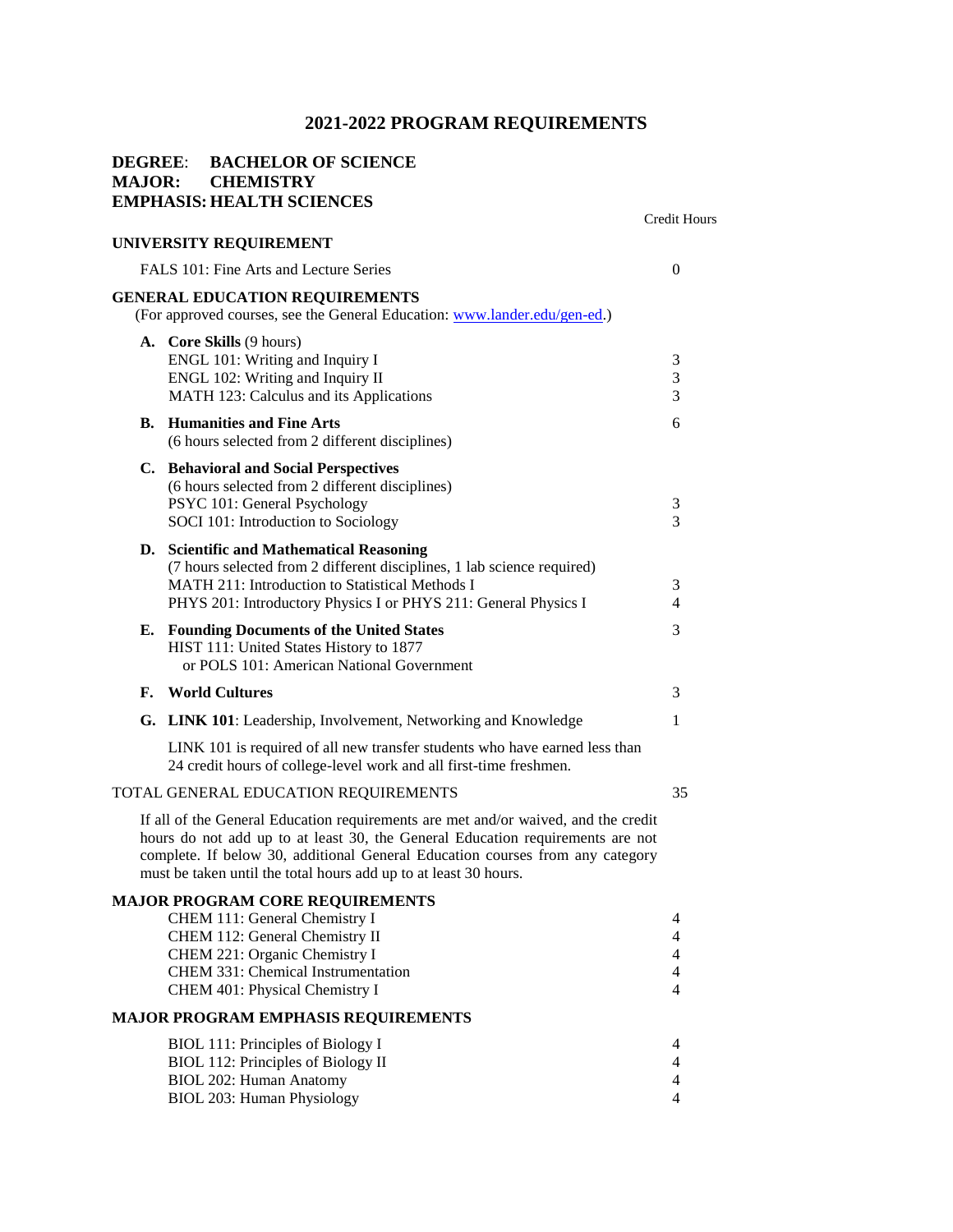| CHEM 197: Scientific Communications I                                                                  |           |
|--------------------------------------------------------------------------------------------------------|-----------|
| <b>CHEM 198: Scientific Communications II</b>                                                          |           |
| <b>CHEM 199: Scientific Communications III</b>                                                         |           |
| CHEM 222: Organic Chemistry II                                                                         | 4         |
| CHEM 330: Analytical Chemistry                                                                         | 5         |
| PHYS 202: Introductory Physics II or 212: General Physics II                                           | 4         |
| PSCI 499: Senior Seminar                                                                               | 3         |
| Choose <b>three</b> of the following: (depends on program and school)<br>SPCH 101: Speech Fundamentals | $9-10$    |
| PHIL 302: Ethics                                                                                       |           |
| BIOL 204: Microbiology                                                                                 |           |
| PSYC 203: Developmental Psychology                                                                     |           |
| CHEM 301: Biochemistry                                                                                 |           |
| PEES 310: Kinesiology and Exercise Biomechanics                                                        |           |
| TOTAL MAJOR EMPHASIS REQUIREMENTS                                                                      | 64-65     |
| <b>ADDITIONAL ELECTIVES</b>                                                                            | $20 - 21$ |
| Up to 14 credit hours may need to be 300-level or above.<br>The remaining hours may be at any level.   |           |
| <b>TOTAL FOR BS DEGREE</b>                                                                             | 120       |

Coursework must include at least 30 hours earned in 300 or above level courses, of which 12 hours must be in the major.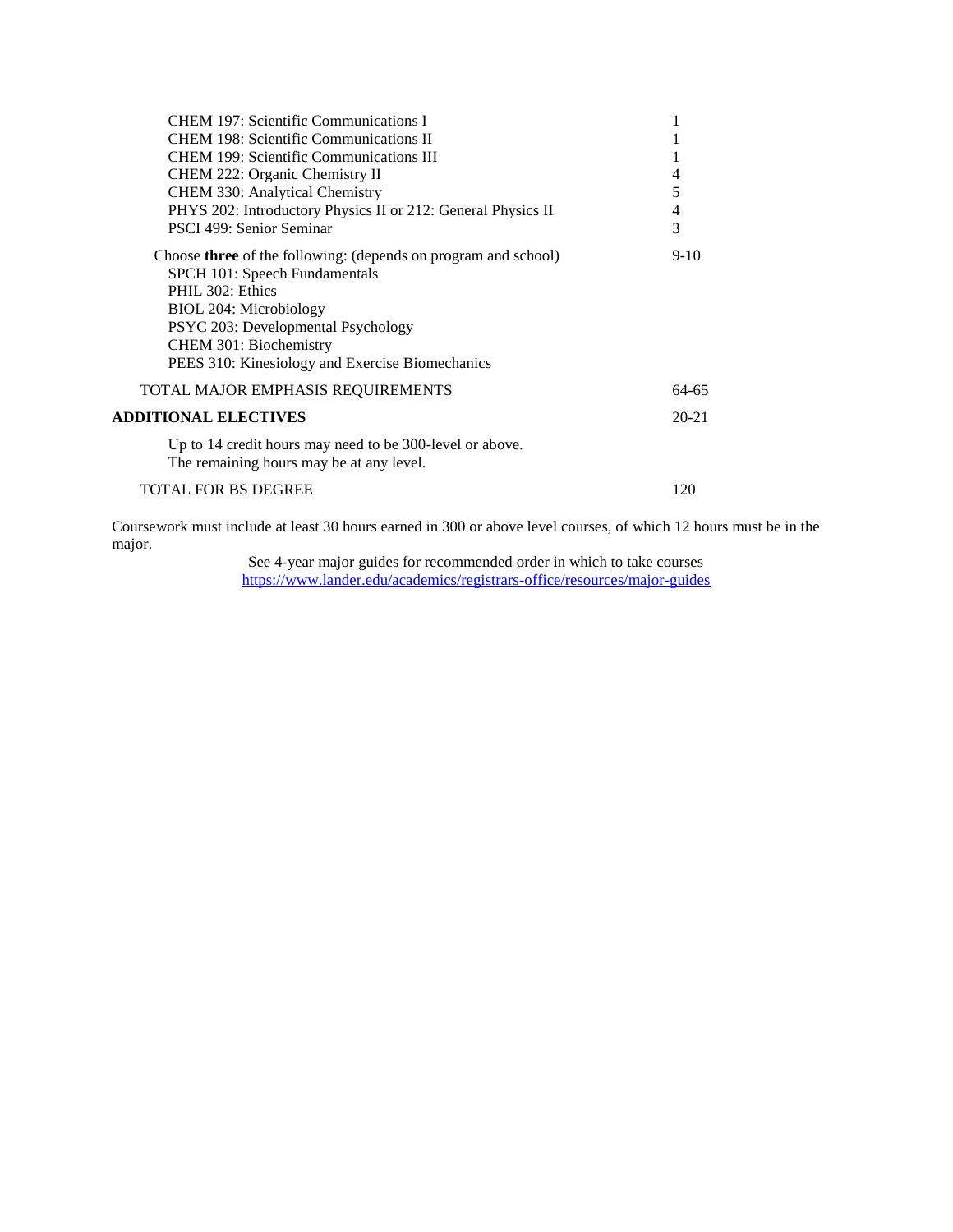| <b>DEGREE:</b><br><b>MAJOR:</b> |    |                                    | <b>BACHELOR OF SCIENCE</b><br><b>CHEMISTRY</b><br><b>CERTIFICATION: SECONDARY EDUCATION</b>                                                                                                                                                                                                                               |                                                                           |
|---------------------------------|----|------------------------------------|---------------------------------------------------------------------------------------------------------------------------------------------------------------------------------------------------------------------------------------------------------------------------------------------------------------------------|---------------------------------------------------------------------------|
|                                 |    | UNIVERSITY REQUIREMENT             |                                                                                                                                                                                                                                                                                                                           | <b>Credit Hours</b>                                                       |
|                                 |    |                                    | FALS 101: Fine Arts and Lecture Series                                                                                                                                                                                                                                                                                    | $\overline{0}$                                                            |
|                                 |    | A. Core Skills (9 hours)           | <b>GENERAL EDUCATION REQUIREMENTS</b><br>(For approved courses, see the General Education: www.lander.edu/gen-ed.)<br>ENGL 101: Writing and Inquiry I<br>ENGL 102: Writing and Inquiry II                                                                                                                                 | 3<br>3                                                                    |
|                                 |    | <b>B.</b> Humanities and Fine Arts | MATH 123: Calculus and its Applications                                                                                                                                                                                                                                                                                   | 3<br>6                                                                    |
|                                 |    |                                    | (6 hours selected from 2 different disciplines)                                                                                                                                                                                                                                                                           |                                                                           |
|                                 |    |                                    | C. Behavioral and Social Perspectives<br>(6 hours selected from 2 different disciplines)                                                                                                                                                                                                                                  | 6                                                                         |
|                                 | D. |                                    | <b>Scientific and Mathematical Reasoning</b><br>(7 hours selected from 2 different disciplines, 1 lab science required)<br>MATH 211: Introduction to Statistical Methods I<br>PHYS 201: Introductory Physics I or PHYS 211: General Physics I                                                                             | 3<br>4                                                                    |
|                                 | Е. |                                    | <b>Founding Documents of the United States</b><br>HIST 111: United States History to 1877<br>or POLS 101: American National Government                                                                                                                                                                                    | 3                                                                         |
|                                 | F. | <b>World Cultures</b>              |                                                                                                                                                                                                                                                                                                                           | 3                                                                         |
|                                 |    |                                    | G. LINK 101: Leadership, Involvement, Networking and Knowledge                                                                                                                                                                                                                                                            | 1                                                                         |
|                                 |    |                                    | LINK 101 is required of all new transfer students who have earned less than 24<br>credit hours of college-level work and all first-time freshmen.                                                                                                                                                                         |                                                                           |
|                                 |    |                                    | TOTAL GENERAL EDUCATION REQUIREMENTS                                                                                                                                                                                                                                                                                      | 35                                                                        |
|                                 |    |                                    | If all of the General Education requirements are met and/or waived, and the<br>credit hours do not add up to at least 30, the General Education requirements<br>are not complete. If below 30, additional General Education courses from any<br>category must be taken until the total hours add up to at least 30 hours. |                                                                           |
|                                 |    |                                    | <b>MAJOR PROGRAM CORE REQUIREMENTS</b>                                                                                                                                                                                                                                                                                    |                                                                           |
|                                 |    |                                    | CHEM 111: General Chemistry I<br>CHEM 112: General Chemistry II<br>CHEM 221: Organic Chemistry I<br>CHEM 331: Chemical Instrumentation<br>CHEM 401: Physical Chemistry I                                                                                                                                                  | $\overline{4}$<br>$\overline{4}$<br>$\overline{4}$<br>$\overline{4}$<br>4 |
|                                 |    |                                    | <b>MAJOR PROGRAM EMPHASIS REQUIREMENTS</b>                                                                                                                                                                                                                                                                                |                                                                           |
|                                 |    |                                    | BIOL 112: Principles of Biology II<br>CHEM 420: Environmental Chemistry<br>PHYS 202: Introductory Physics II or PHYS 212: General Physics II                                                                                                                                                                              | 4<br>3<br>4                                                               |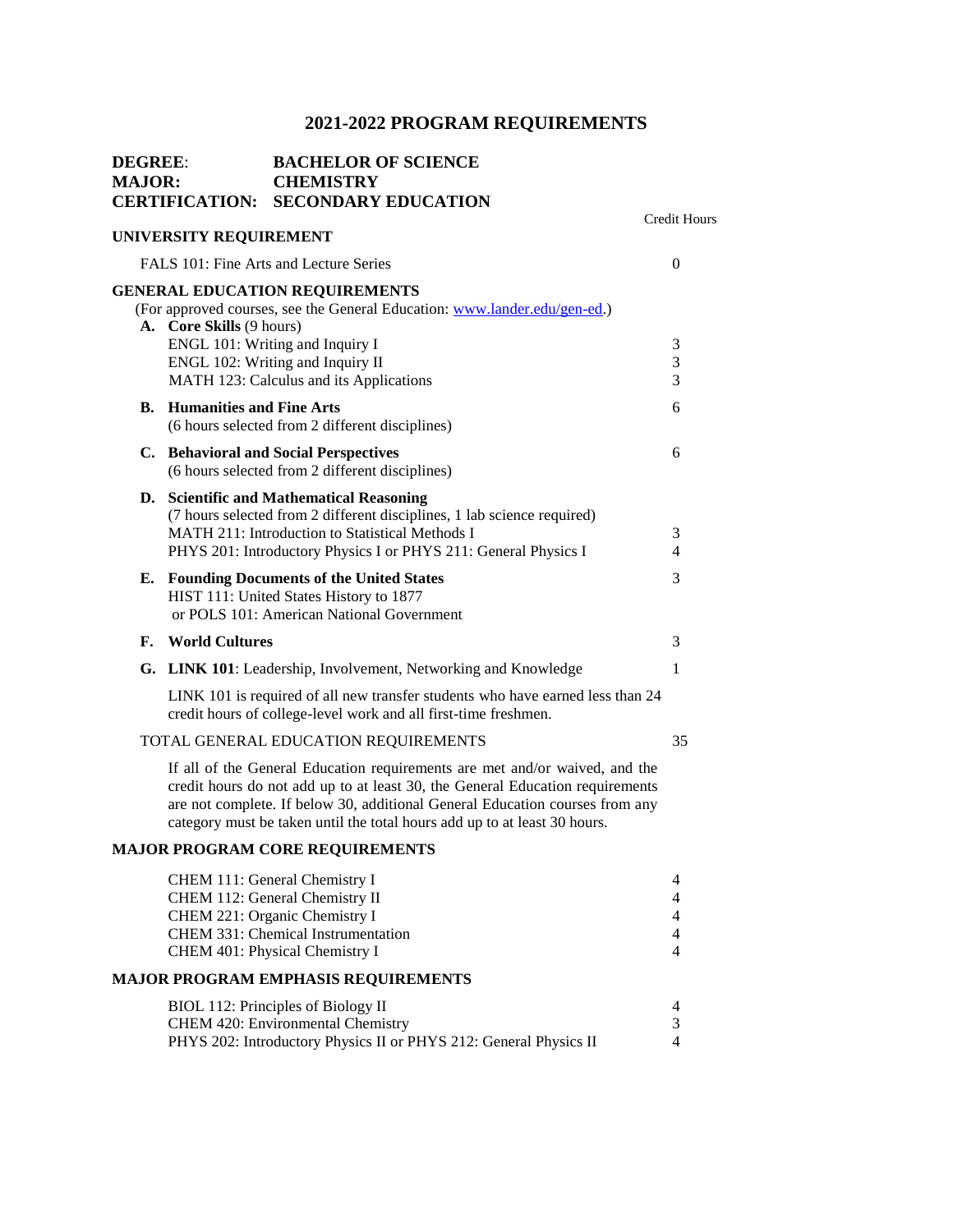| Choose two of the following:<br>ASTR 101: Introduction to Astronomy or higher<br>BIOL 111: Principles of Biology I or higher<br>CHEM 222: Organic Chemistry II or higher<br>CIS 130: Problem Solving and Programming Methods or higher<br>ES 111: Environmental Sustainability or higher<br>GEOL 111: Physical Geology or higher<br>MATH 141: Single Variable Calculus I or higher<br>PHYS 203: Electronics                                                                                | $6-8$                                                                                                                       |
|--------------------------------------------------------------------------------------------------------------------------------------------------------------------------------------------------------------------------------------------------------------------------------------------------------------------------------------------------------------------------------------------------------------------------------------------------------------------------------------------|-----------------------------------------------------------------------------------------------------------------------------|
| TOTAL MAJOR PROGRAM REQUIREMENTS                                                                                                                                                                                                                                                                                                                                                                                                                                                           | 37-39                                                                                                                       |
| <b>TEACHER CERTIFICATION REQUIREMENTS</b>                                                                                                                                                                                                                                                                                                                                                                                                                                                  |                                                                                                                             |
| PSCI 451: Science Pedagogy<br>EDUC 203: Field Experience I<br>EDUC 204: Instructional Technology for Teachers<br>EDUC 223: General Pedagogy<br>EDUC 240: Child Growth and Educational Process<br>EDUC 320: Reading and Writing in the Content Area<br>EDUC 321: Foundations of Reading<br>EDUC 329: Field Experience II<br>EDUC 429: Clinical Practice A<br>EDUC 461: Clinical Practice B<br>EDUC 499: Teacher Education Seminar<br>SPED 223: PreK-12 Students with Diverse Learning Needs | 3<br>0.5<br>$\sqrt{3}$<br>$\begin{array}{c} 3 \\ 3 \\ 3 \\ 3 \end{array}$<br>0.5<br>$\mathbf{1}$<br>11<br>$\mathbf{1}$<br>3 |
| TOTAL TEACHER CERTIFICATION REQUIREMENTS                                                                                                                                                                                                                                                                                                                                                                                                                                                   | 35                                                                                                                          |
| <b>ADDITIONAL ELECTIVES</b>                                                                                                                                                                                                                                                                                                                                                                                                                                                                | $11 - 13$                                                                                                                   |
| <b>TOTAL FOR BS DEGREE</b>                                                                                                                                                                                                                                                                                                                                                                                                                                                                 | 120                                                                                                                         |

Coursework must include at least 30 hours earned in 300 or above level courses, of which 12 hours must be in the major.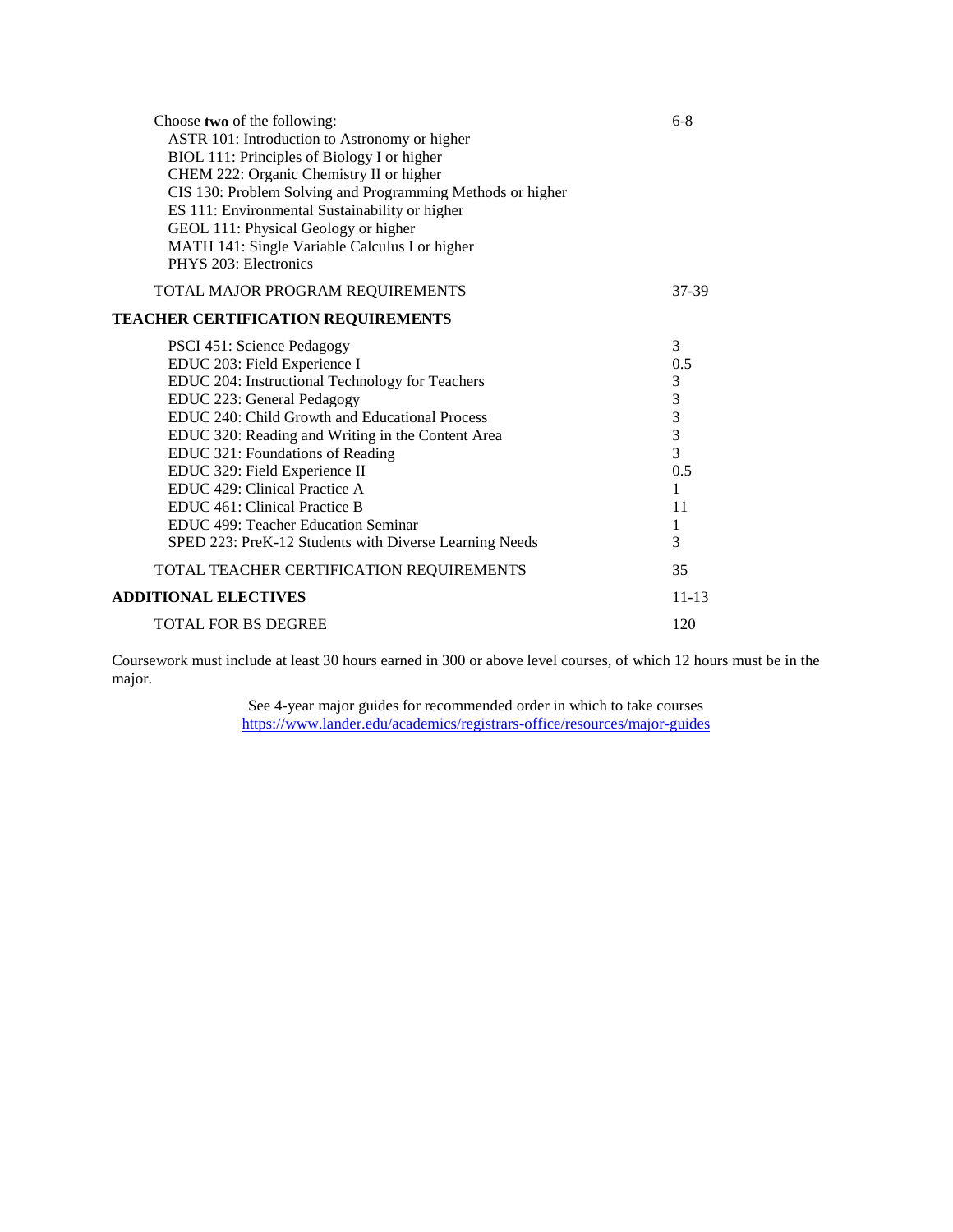#### **DEGREE**: **BACHELOR OF SCIENCE MAJOR: ENVIRONMENTAL SCIENCE**

|    |                                                                                                                                                                                                                                                                                                                           | Credit Hours                                    |
|----|---------------------------------------------------------------------------------------------------------------------------------------------------------------------------------------------------------------------------------------------------------------------------------------------------------------------------|-------------------------------------------------|
|    | UNIVERSITY REQUIREMENT                                                                                                                                                                                                                                                                                                    |                                                 |
|    | FALS 101: Fine Arts and Lecture Series                                                                                                                                                                                                                                                                                    | $\overline{0}$                                  |
|    | <b>GENERAL EDUCATION REQUIREMENTS</b><br>(For approved courses, see the General Education: www.lander.edu/gen-ed.)                                                                                                                                                                                                        |                                                 |
|    | A. Core Academic Skills (9 hours)<br>ENGL 101: Writing and Inquiry I<br>ENGL 102: Writing and Inquiry II<br>MATH 123: Calculus and its Applications<br>or MATH 141: Single Variable Calculus I                                                                                                                            | 3<br>$\sqrt{3}$<br>3                            |
|    | <b>B.</b> Humanities and Fine Arts<br>(6 hours selected from 2 different disciplines)                                                                                                                                                                                                                                     | 6                                               |
|    | C. Behavioral and Social Perspectives<br>(6 hours selected from 2 different disciplines)                                                                                                                                                                                                                                  | 6                                               |
|    | D. Scientific and Mathematical Reasoning<br>(7 hours selected from 2 different disciplines, 1 lab science required)<br><b>MATH 211: Statistical Methods I</b><br>PHYS 201: Introductory Physics I or<br>PHYS 211: General Physics I                                                                                       | 3<br>4                                          |
| Е. | <b>Founding Documents of the United States</b><br>HIST 111: United States History to 1877 or<br><b>POLS 101: American National Government</b>                                                                                                                                                                             | 3                                               |
| F. | <b>World Cultures</b><br>ES 314: Cultural Perspectives of Global Climate Change                                                                                                                                                                                                                                           | 3                                               |
|    | G. LINK 101: Leadership, Involvement, Networking and Knowledge                                                                                                                                                                                                                                                            | $\mathbf{1}$                                    |
|    | LINK 101 is required of all new transfer students who have earned less than<br>24 credit hours of college-level work and all first-time freshmen.                                                                                                                                                                         |                                                 |
|    | TOTAL GENERAL EDUCATION REQUIREMENTS                                                                                                                                                                                                                                                                                      | 35                                              |
|    | If all of the General Education requirements are met and/or waived, and the credit<br>hours do not add up to at least 30, the General Education requirements are not<br>complete. If below 30, additional General Education courses from any category<br>must be taken until the total hours add up to at least 30 hours. |                                                 |
|    | <b>MAJOR PROGRAM CORE REQUIREMENTS</b>                                                                                                                                                                                                                                                                                    |                                                 |
|    | <b>BIOL 111: Principles of Biology I</b><br>BIOL 306: Ecology<br><b>BIOL 415: Limnology</b><br>CHEM 111: General Chemistry I<br>CHEM 112: General Chemistry II                                                                                                                                                            | 4<br>$\overline{4}$<br>4<br>4<br>$\overline{4}$ |
|    |                                                                                                                                                                                                                                                                                                                           |                                                 |

CHEM 221: Organic Chemistry I<br>
CHEM 330: Analytical Chemistry
5 CHEM 330: Analytical Chemistry 5<br>
CHEM 420: Environmental Chemistry 3 CHEM 420: Environmental Chemistry<br>
ES 111: Environmental Sustainability<br>
3 ES 111: Environmental Sustainability 3<br>
ES 301: Introduction to Environmental Science 1 4 ES 301: Introduction to Environmental Science 1<br>
ES 302: Introduction to Environmental Science 2<br>
4

ES 302: Introduction to Environmental Science 2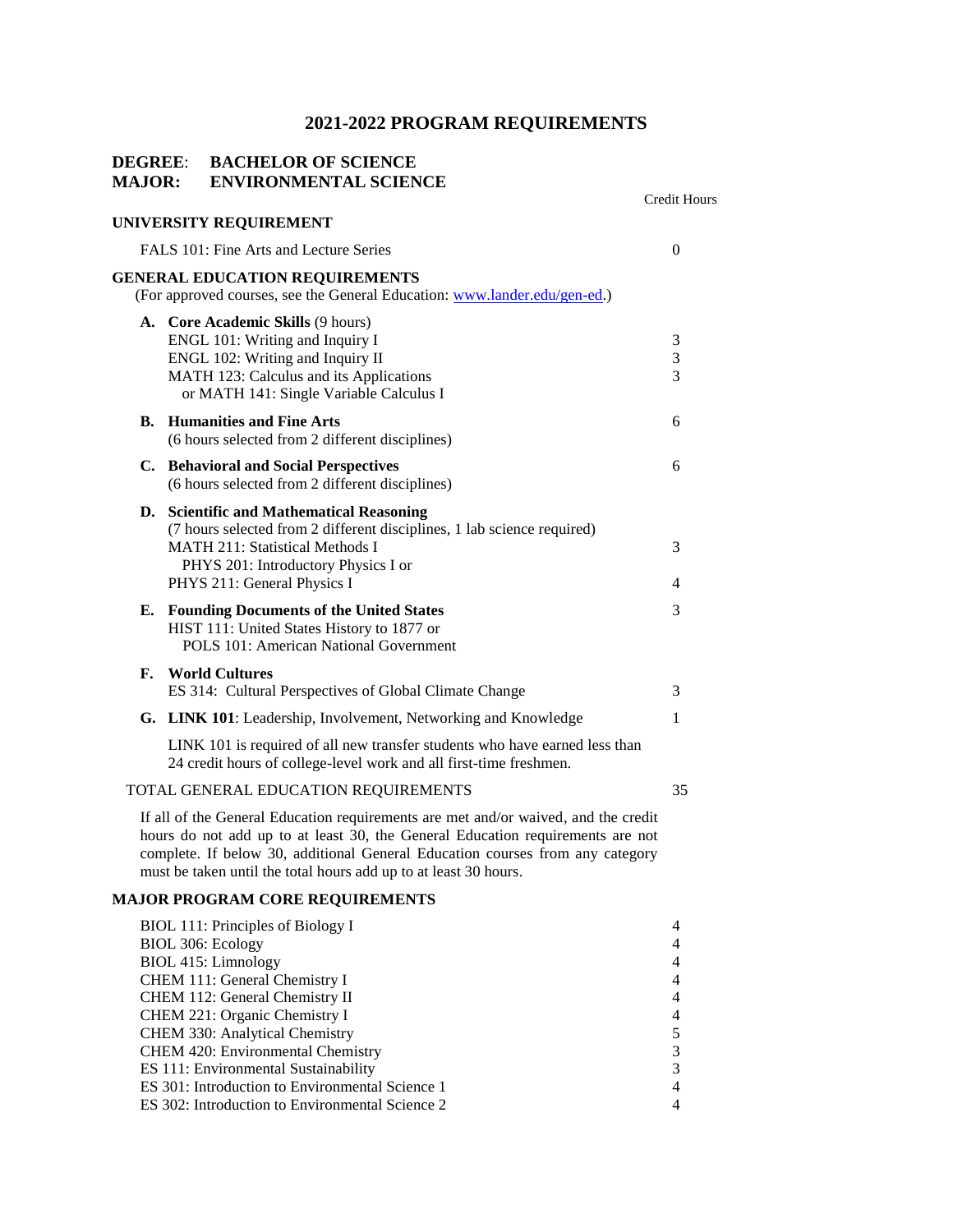| ES 310: Environmental Geology                  | 3              |
|------------------------------------------------|----------------|
| ES 407: Research in Environmental Science      | 3              |
| or ES 490: Internship in Environmental Science |                |
| GEOL 111: Physical Geology                     | $\overline{4}$ |
| or PSCI 112: Earth and Space Science           |                |
| GEOL 405: Hydrogeology                         | 3              |
| PSCI 499: Senior Seminar                       | 3              |
| <b>MAJOR PROGRAM ELECTIVES</b>                 | $6-8$          |
| (Choose 2 from the following)                  |                |
| BIOL 213: Botany                               |                |
| <b>BIOL 303: Evolution</b>                     |                |
| <b>BIOL 313: Plant Anatomy</b>                 |                |
| <b>BIOL 421: General Microbiology</b>          |                |
| CHEM 222: Organic Chemistry                    |                |
| CHEM 260: Microscopical Methods                |                |
| CHEM 301: Biochemistry                         |                |
| CHEM 331: Chemical Instrumentation             |                |
| CHEM 360: Toxicology                           |                |
| CHEM 381: Technology, The Environment, and You |                |
| TOTAL MAJOR PROGRAM REQUIREMENTS               | 65-67          |
| <b>ADDITIONAL ELECTIVES</b>                    | 18-20          |
| <b>TOTAL FOR BS DEGREE</b>                     | 120            |

Coursework must include at least 30 credit hours earned in 300-level or above, of which 12 credit hours must be in the major.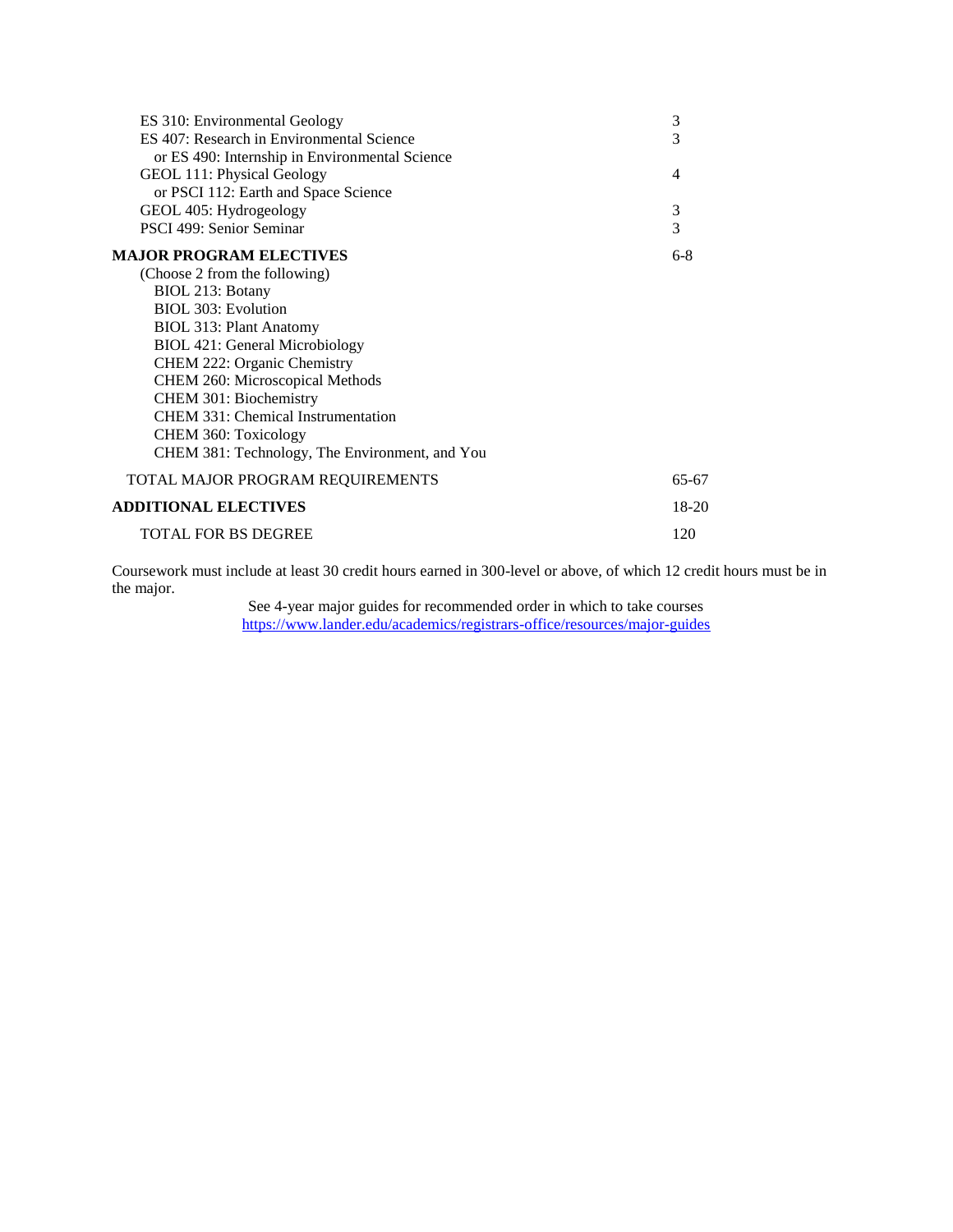#### **DEGREE**: **BACHELOR OF SCIENCE MAJOR: ENVIRONMENTAL SCIENCE EMPHASIS: FORENSIC SCIENCE**

# **UNIVERSITY REQUIREMENT**

Credit Hours

|    | UNIVERSITY REQUIREMENT                                                                                                                                                                                                              |                                   |
|----|-------------------------------------------------------------------------------------------------------------------------------------------------------------------------------------------------------------------------------------|-----------------------------------|
|    | FALS 101: Fine Arts and Lecture Series                                                                                                                                                                                              | $\Omega$                          |
|    | <b>GENERAL EDUCATION REQUIREMENTS</b><br>(For approved courses, see the General Education: www.lander.edu/gen-ed.)                                                                                                                  |                                   |
|    | A. Core Academic Skills (9 hours)<br>ENGL 101: Writing and Inquiry I<br>ENGL 102: Writing and Inquiry II<br>MATH 123: Calculus and its Applications or<br>MATH 141: Single Variable Calculus I                                      | 3<br>$\frac{3}{3}$                |
|    | <b>B.</b> Humanities and Fine Arts<br>(6 hours selected from 2 different disciplines)                                                                                                                                               | 6                                 |
|    | C. Behavioral and Social Perspectives<br>(6 hours selected from 2 different disciplines)<br><b>ANTH 104: Cultural Anthropology</b><br>Behavioral and Social Perspectives course                                                     | 6<br>$\sqrt{3}$<br>$\overline{3}$ |
|    | D. Scientific and Mathematical Reasoning<br>(7 hours selected from 2 different disciplines, 1 lab science required)<br><b>MATH 211: Statistical Methods I</b><br>PHYS 201: Introductory Physics I or<br>PHYS 211: General Physics I | 3<br>$\overline{4}$               |
| Е. | <b>Founding Documents of the United States</b><br>HIST 111: United States History to 1877 or<br>POLS 101: American National Government                                                                                              | 3                                 |
| F. | <b>World Cultures</b><br>ES 314: Cultural Perspectives of Global Climate Change                                                                                                                                                     | 3                                 |
|    | <b>G. LINK 101:</b> Leadership, Involvement, Networking and Knowledge                                                                                                                                                               | 1                                 |
|    | LINK 101 is required of all new transfer students who have earned less than<br>24 credit hours of college-level work and all first-time freshmen.                                                                                   |                                   |
|    |                                                                                                                                                                                                                                     |                                   |

### TOTAL GENERAL EDUCATION REQUIREMENTS 35

If all of the General Education requirements are met and/or waived, and the credit hours do not add up to at least 30, the General Education requirements are not complete. If below 30, additional General Education courses from any category must be taken until the total hours add up to at least 30 hours.

### **MAJOR PROGRAM CORE REQUIREMENTS**

| BIOL 111: Principles of Biology I |   |
|-----------------------------------|---|
| BIOL 306: Ecology                 | 4 |
| BIOL 415: Limnology               | 4 |
| CHEM 111: General Chemistry I     | 4 |
| CHEM 112: General Chemistry II    | 4 |
| CHEM 221: Organic Chemistry I     | 4 |
| CHEM 330: Analytical Chemistry    |   |
| CHEM 420: Environmental Chemistry |   |